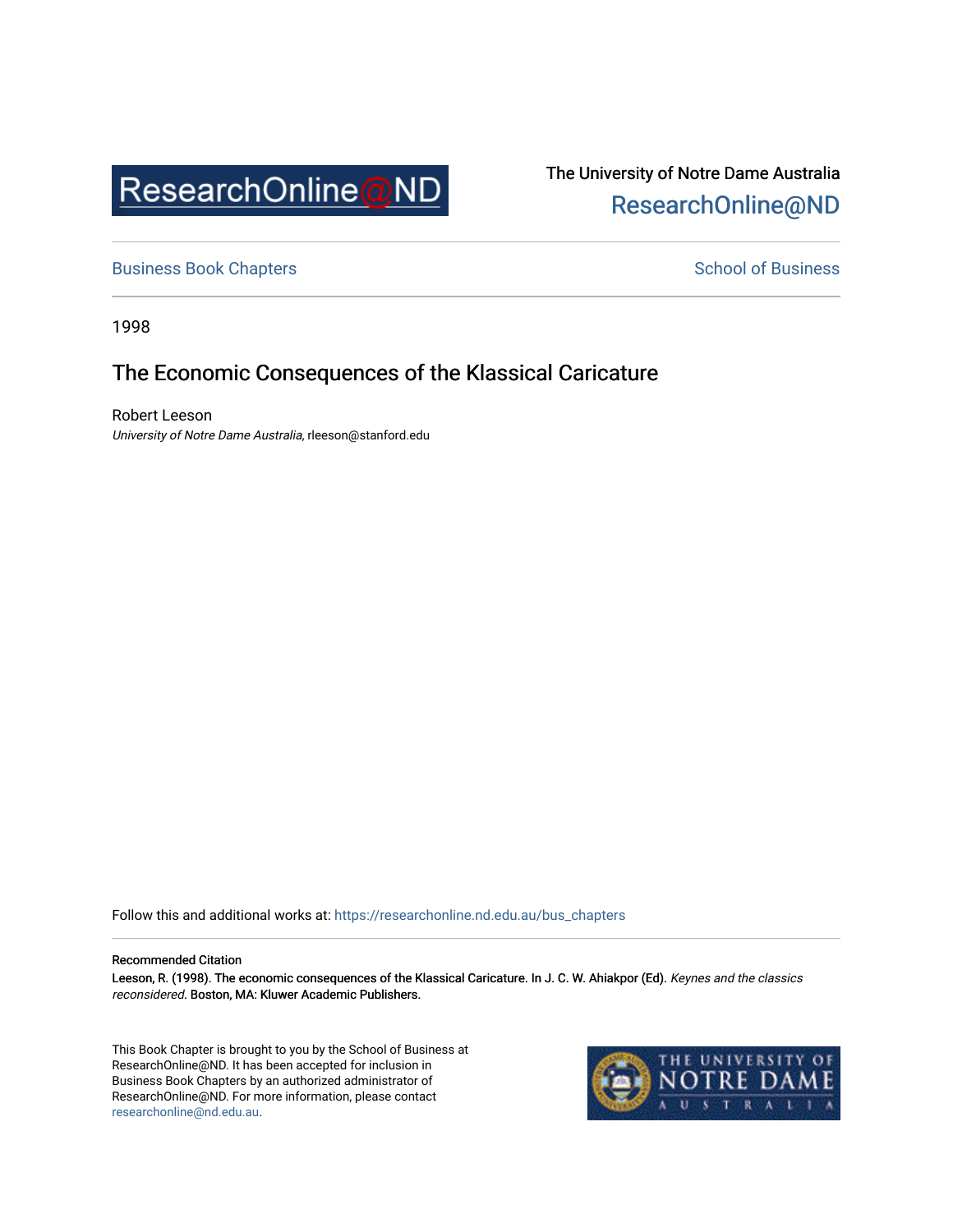## **The Economic Consequences of the Klassical Caricature**

In Ahiakpor, J. C. W. ed*. Keynes and the Classics Reconsidered.* Boston: Kluwer.

Robert Leeson Economics Department Murdoch University W.A. 6150 AUSTRALIA

20 August 1997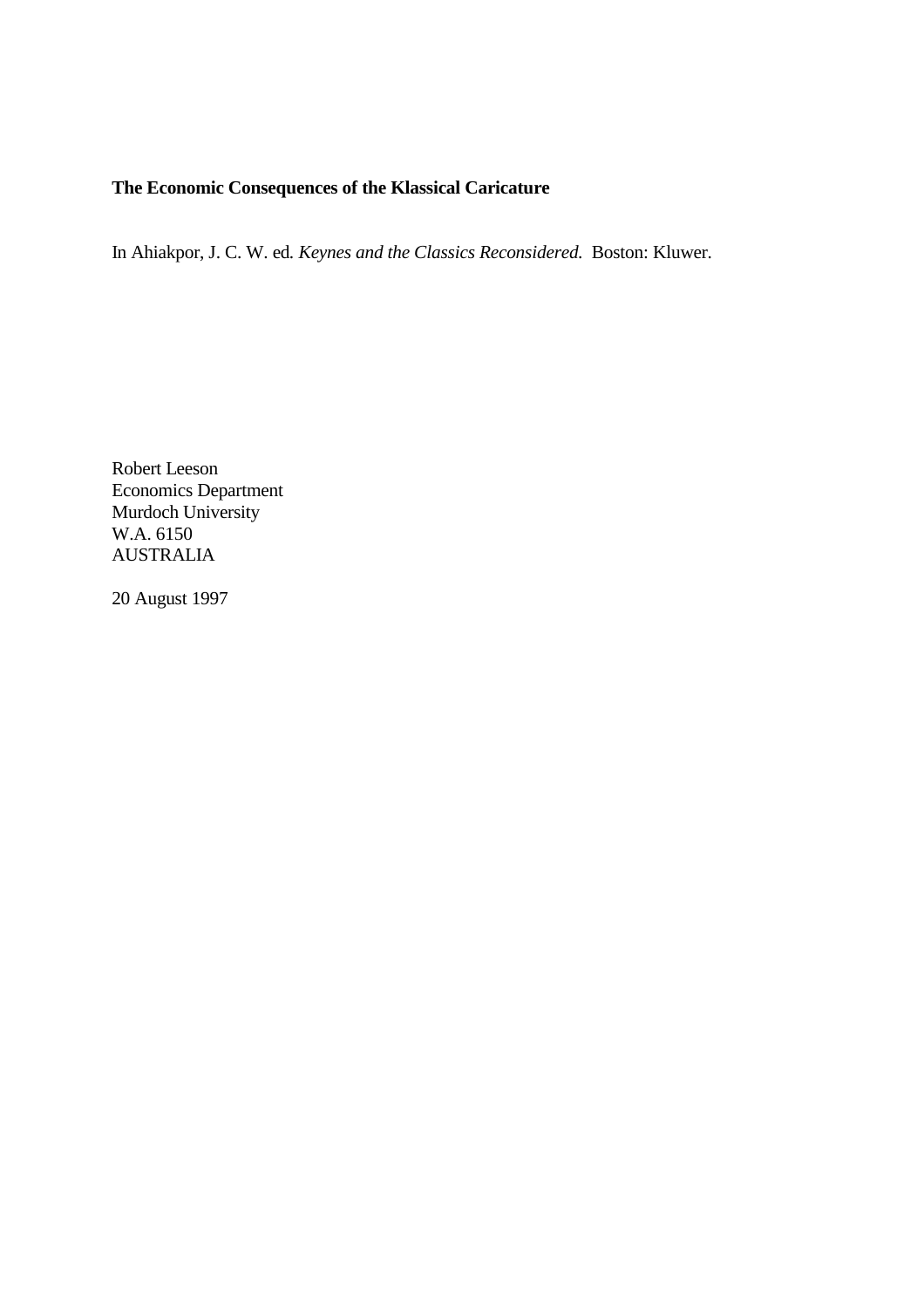#### **1. Introduction**

Keynes' three most successful books were concerned with *The Economic Consequences of*, respectively, *the Peace* (JMK IX [1919]), *Mr. Churchill* (JMK II [1926]) and Professor A. C. Pigou (1936). All three books successfully employed the rhetorical device of a whipping boy. This device was not uncommon. In *The Economics of Unemployment*, J. A. Hobson (1922, 43- 4, 50-2) set up J. M. Keynes as his classical whipping boy, interpreting page 19 (actually pages 11-12) of "*The Economic Consequences of the War* [sic]" as having carried further Adam Smith's "mysticism of the 'invisible hand', by which individual greed is transmuted into common benefit". Hobson also developed Pigou's work to illustrate the failure of competition and of the marginalist method.

In *The General Theory* (1936), Keynes accused Pigou of fathering the modern "classical" version of the wage cutting argument. This chapter examines the consequences for economics and economists of this potent and enduring macroeconomic creation myth. The term 'Klassical' (with a K, after Keynes) is used to indicate that the caricature under attack was, to a large extent, Keynes' invention.

There is an obvious tension between the Pigou of the macroeconomic creation myth who supposedly had great faith in the power of the price mechanism (and particularly the price of labour) and the Pigou who co-authored the welfare approach to economic policy which started from the assumption that the price mechanism failed to produce socially optimal results. As Ronald Coase (1988, 20) put it, "the central tendency in [Pigou's] thought ... was that, when defects were found in the working of the economic system, the way to put things right was through some form of government action". But according to the macroeconomic creation myth, the central theoretical tendency in Pigou's macroeconomics was faith in the price mechanism.

Several other aspects of Pigou's work highlight this anomaly. Not only was he conscious of the failure of the price mechanism; he constructed a statistical Phillips curve; his animal spirits explanation of the business cycle involved a model similar to the Expectations Augmented Phillips Curve ; he probably invented the term 'involuntary' unemployment; he developed the concept that would later be called the Okun gap, highlighting the human capital losses associated with unemployment; he also developed a liquidity trap (1927, curve 11, 294-9; 1933, 213-4).

But the *General Theory* contains a few quotes culled from Pigou (ripped all bloody from their context) which appear to suggest that his policy proposals (he was an early opponent of the Treasury View in the 1920s) were inconsistent with his underlying theory. But Pigou's (1933) ultra-theoretical analysis of wage flexibility was not adequately or fairly represented by the macroeconomic creation myth. He calculated that increased plasticity of wages might reduce the amplitude of the business cycle by about one eighth (1913, 243; 1927, 285). He illustrated this proposition with an early version of the theory of the second best. It is also clear that both Kahn and Keynes had read Pigou's work on the employment multiplier (1927, 294-9), before the publication of both *Essays in Persuasion* (1933) and Kahn's multiplier (1931, 1933). Without wishing to suggest that the macroeconomic Old Testament had been plagiarised from the 'classical devil', it appears that Keynes' caricature of Pigou is inaccurate.

In Cambridge in the 1930s, there was "no doubt about the truth but a good deal of trouble about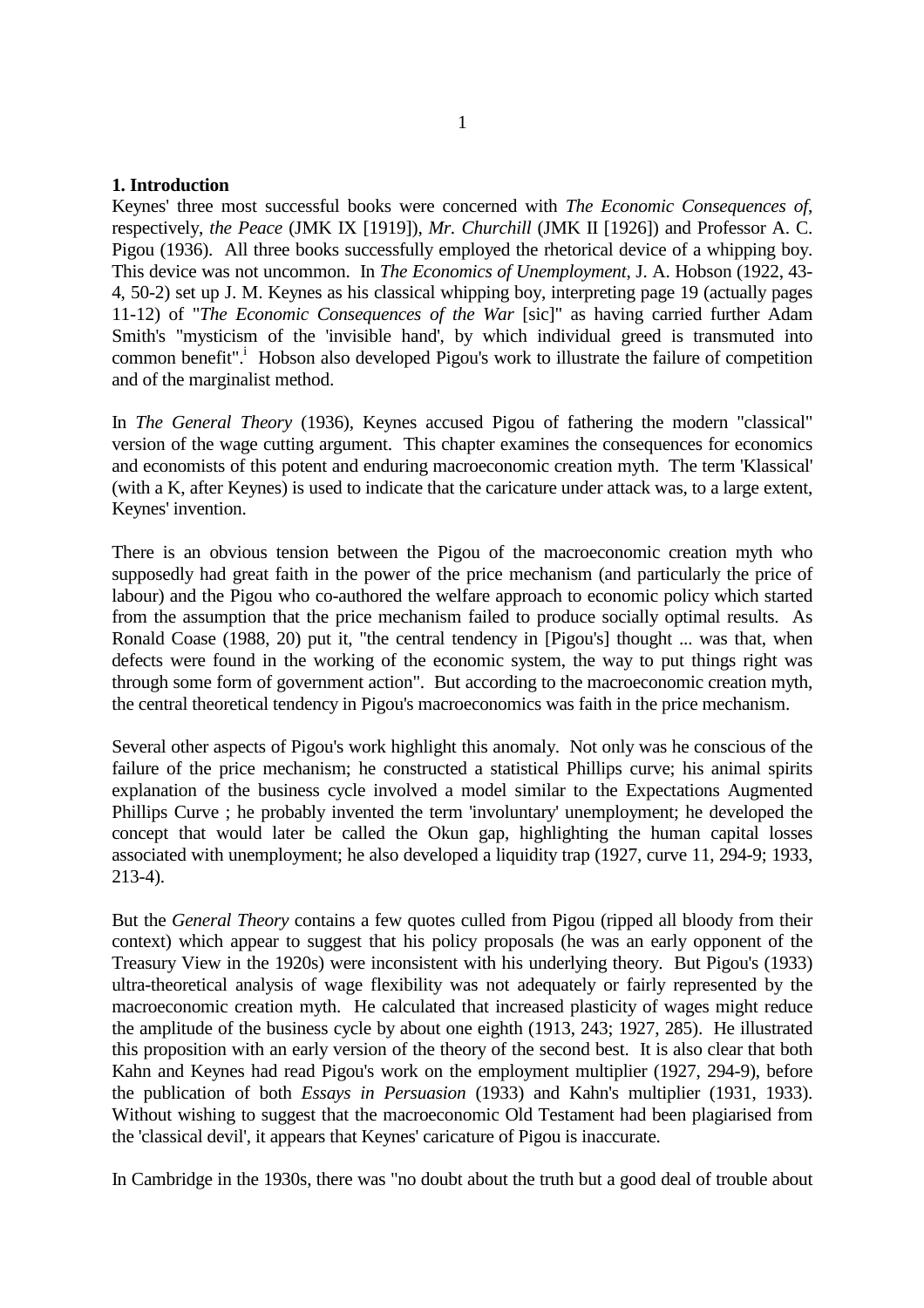the proof"; and Keynes developed an unusual inflexibility with respect to Pigou (Austin Robinson 1972, 536). After the passions of the 1930s subsided, Richard Kahn (1984, 19) found Pigou's 1913 assault on (what would later be called) the Treasury View "astonishing". Pigou was not the advocate of the "classical" self-adjusting forces caricatured in *The General Theory*; but Pigou scholarship (as opposed to textbook parody) is, it seems, self-adjusting (Hutchison 1953, 1978, 1981; Schlesinger 1956; Blaug 1968, 1986, 189-191; Fry 1976; Collard 1981, 1983, 1995, 1996; Casson 1983; Bleaney 1987; Shiller 1987; Clarke 1988; Aslanbeigui 1989, 1990, 1992a, 1992b; *The Economist* December 26, 1992-January 8 1993, 107).

Keynes (1936, 182-3, 292-3) ended a type of professional schizophrenia: "Nobody before him, as far as I know, had brought all the relevant factors, real and monetary at once, together in a single formal scheme through which their interplay could be coherently investigated" (Pigou 1950, 65; Austin Robinson 1983, 260). But the price of his revolution has been to introduce a fresh professional schizophrenia between historical research and the Year Zero mentality to be found in macroeconomic textbooks. This mentality was propagated, in large part, by those around Keynes; especially Joan Robinson and Richard Kahn.<sup>ii</sup>

Pigou's 'sin' was to publish an arid and tedious *Theory of Unemployment* (1933) as a sequel to his *Industrial Fluctuations* (1927). His opening words of explanation and self-defence could have been: "'Among persons interested in economics analysis, there are tool-makers and toolusers' [Pigou 1929]. This book is presented to the analytical economist as a box of tools. It is an essay in the technique of economic analysis, and can make only an indirect contribution to our knowledge of the actual world. It is only by using their tools upon observed facts that economists can build up that working model of the actual world which it is their aim to construct. To tinker with the tool-box is merely a preliminary to the main attack, and, to those who are in haste fort results, it may appear to be an idle occupation far inferior to the fruitful work of the tool-users". But these were the opening words of Joan Robinson's *Economics of Imperfect Competition* (1933, 1). Neither Joan Robinson nor Richard Kahn were inclined to read Pigou in this light; they, alone among Keynes' colleagues, encouraged the use of the Klassical caricature. This chapter explores the consequences for the development of Keynesian economics of the Klassical caricature and highlights some of the unpredictable results; most of which were profoundly distasteful to Joan Robinson and Richard Kahn.

Faced with a unreliable dichotomy between Keynes and the Klassics, economists immediately tried to heal the breach. The IS-LM model was explicitly designed for that purpose. Any theoretical differences, it was hoped, could be resolved by using the newly designed tools of econometrics. In the process, the culture of economists was increasingly influenced by a formalist anti-historical attitude; leaving Joan Robinson to bemoan the inadequate way that history had been incorporated into economic analysis. Keynes seems to have disliked the unpleasant atmosphere that was developing at Cambridge (fostered by the divisions between Kahn and Joan Robinson and the interwar business cyclists, Pigou and Dennis Robertson); his later sympathies appeared to have been hostile to the Left Keynesian personalities. These themes are explored in the sections below.

Section 2 suggests that Keynes came to regret some of the rhetorical flourishes contained in the *General Theory*. The IS-LM model that Joan Robinson and Richard Kahn so objected to was constructed to reunite Keynes with the Klassics (a division they had done so much to encourage). If economists were to choose between the true and the false prophets of the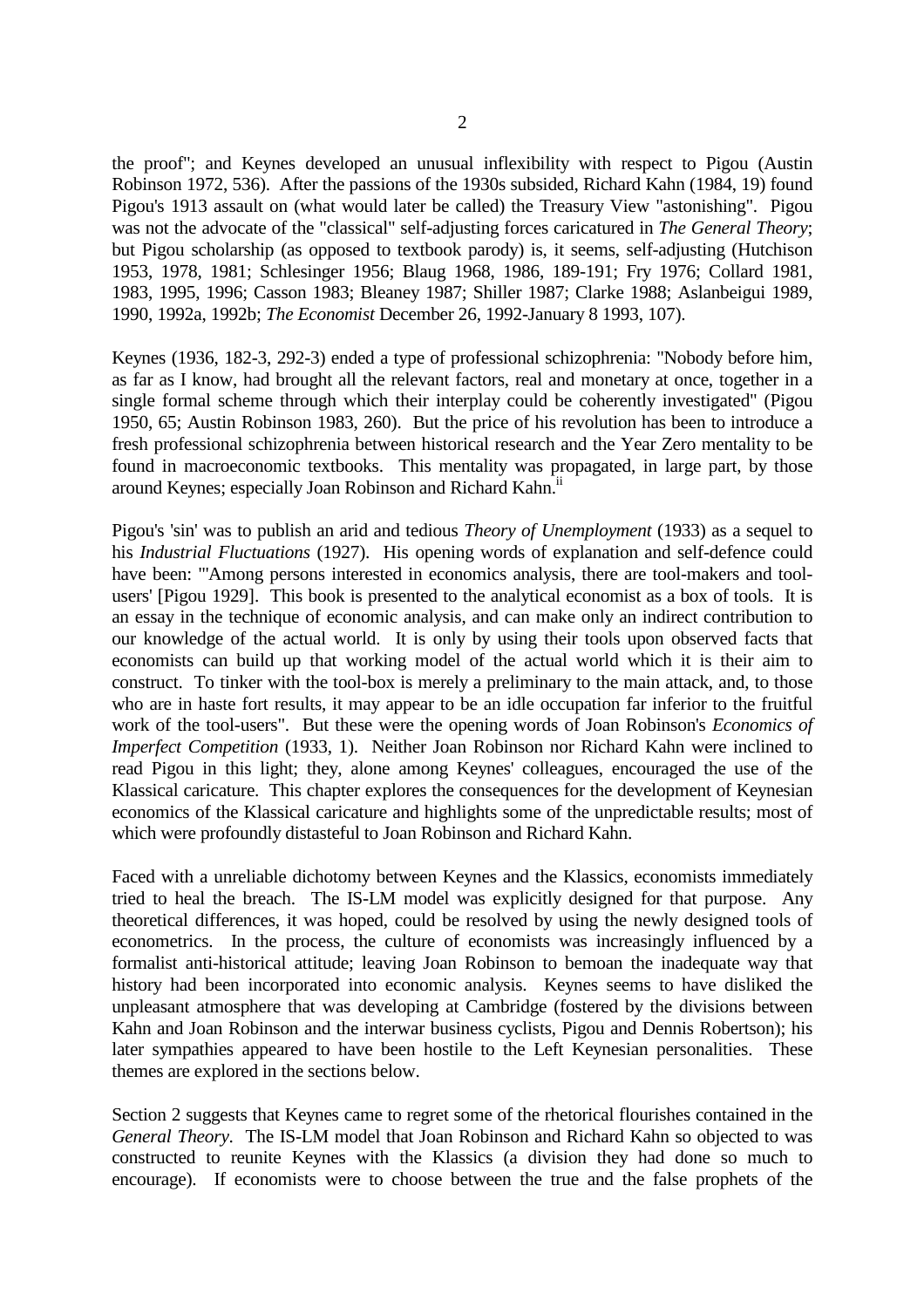macroeconomic creation myth, then surely the tools of technocratic science had a mission to reformulate the words of the competing prophets as competing equations amenable to econometric estimation. In this way, the Klassical caricature provided a perfect opportunity for the econometrics movement to acquire the role of adjudicator of economic disputes; a development that Joan Robinson and Richard Kahn believed diminished the possibility that Keynes' insights would be incorporated into macroeconomic analysis and policy (section 3). The rhetorical decision to devote a large proportion of the *General Theory* to Pigou's work naturally led anti-Keynesians to focus on Pigou in a manner that seems unlikely had he not been allocated the role of Keynes' whipping boy. In some ways, the anti-Keynesian counterrevolution was Pigou's revenge (section 4). Section 5 describes the final paradox with Joan Robinson calling for a 'return to history' as an antidote to the direction that economics was taking, even though that direction had been stimulated by her own historically inaccurate representation of Pigou.

This essay is part of a wider investigation into the macroeconomic creation myth; and this introductory section provides only a *very* brief summary of Pigou's work. The reader's indulgence is therefore requested: full justification for my assertions will be provided in a forthcoming book. Limitations of space prohibit me from doing justice to my thesis about Pigou at the same time as addressing my allocated topic.

### *2. 'Adam' Keynes*

The Klassical caricature rapidly created a 'modern' orthodoxy (with great appeal to the young) in opposition to the "noxious influence of authority ... an unprecedented rate of obsolescence in economic theory" (Marget [1942], cited by Walker 1986, 5). Keynes ordinarily carried no animosity towards those with whom he differed intellectually (Austin Robinson 1975, 13); and he was willing to retract unreliable assertions: "my own readiness to accept the prevailing generalisation, at the time when I was writing my 'General Theory', was much influenced by an apriori argument, which had recently won wide acceptance, to be found in Mr. R. F. Kahn's article on 'The Relation of Home Investment to Employment' ... I now recognise that the conclusion is too simple and does not allow sufficiently for the complexity of the facts" (1939, 39; Kahn 1976, 32, n14).iii After the *General Theory,* Keynes began to distance himself from some of his disciples.

A few weeks before his death, Keynes in his address to the Political Economy Club insisted that "there was value in the old classical doctrines; there are in fact deep currents and there is an invisible hand, although it operates more slowly than the classical economists thought. Strains of adjustment were only intolerable if not eased. The long-run mechanisms of the classical system must be allowed to work; but it would only be allowed to work in the long run if shortrun aids were supplied" (cited by Harrod 1951, 622, n1). Harrod's account is derived from "very full notes" taken by Harry Johnson. A fuller version, including sentiments about using "what we have learnt from modern experience and modern analysis, not to defeat, but to implement the wisdom of Adam Smith" appeared in Keynes' final posthumously published article (1946, 185-6): "I find myself moved, not for the first time, to remind contemporary economists that the classical teaching embodied some permanent truths of great significance, which we are liable today to overlook because we associate them with other doctrines which we cannot now accept without much qualification. There are in these matters deep undercurrents at work, natural forces, one can call them, or even the invisible hand, which are operating towards equilibrium ... how much modernist stuff, gone wrong and turned sour and silly, is circulating in our system,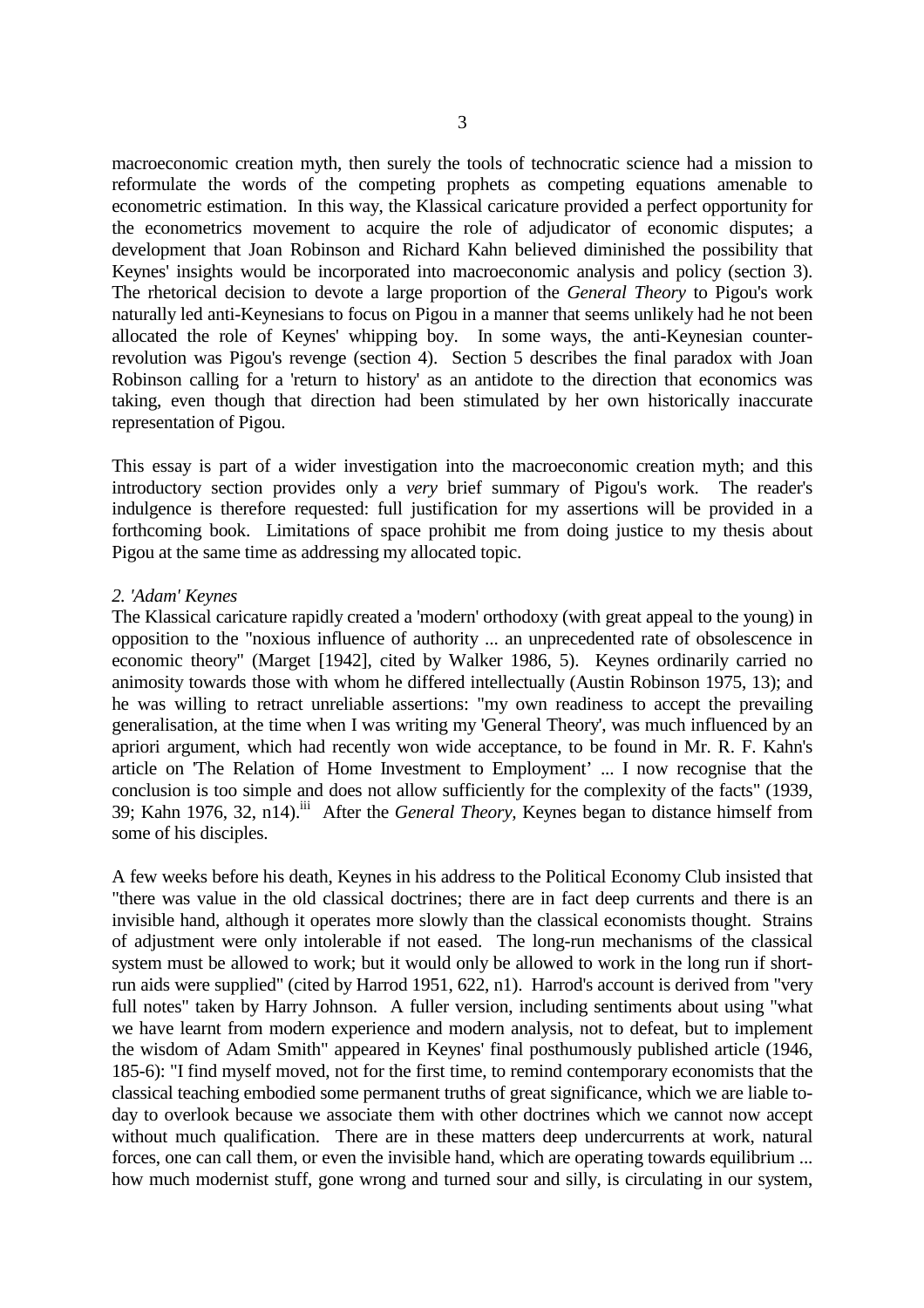also mixed, it seems with age-old poisons ...".

Harry Johnson gained a "perhaps erroneous impression" that Keynes' words were directed partly at Joan Robinson (Johnson and Johnson 1978, 208). Kahn thought Keynes' "remarkable" words were the product of "a sick man". There was even some discussion of temporarily suppressing the article (Kahn 1974, 381, n3; but see Moggridge 1994; Hutchison 1996). On Pigou's retirement in 1944, Keynes thought that Dennis Robertson should be offered the chair that Marshall and Pigou had held; a development that restrained the Cambridge Left Keynesian cause. But the "ancient argument" continued, spitefully, exacerbated by a 'Cambridge' tendency to deny adequate justice to other Cambridge economists (Samuelson 1963, 516, 521; Austin Robinson 1975, 14).

In an early Preface to *The General Theory*, Keynes stated that "an economics writer requires from his reader much goodwill and intelligence ... there are a thousand futile yet verbally legitimate, objections which an objector can raise". In response to Harrod's discussion of persuasive and unpersuasive rhetoric, Keynes replied that "there is some evil genius which sits at the elbow of every economist, forcing him into all sorts of contorted and unnecessary complications" (JMK XIII [1934], 469-70; [1935], 538). He told Kahn that Pigou's writings "seems to me the most extraordinary in some ways in the history of the subject. But it has a dreadful fascination for me, and I cannot leave it alone" (JMK XIII [1935], 525). Later, he informed Hugh Townsend that "I should like some day to endeavour to restate the whole matter, not controversially or critically or in relation to the views of others, but simply as a positive doctrine" (JMK XXIX [1936], 247). But his planned book of *Footnotes* was never completed, first because of his heart attack, then because of his Wartime duties (JMK XIV [1936], 47, 87).

The first footnote of *The General Theory* (1936, 3, n1) acknowledged that to include Pigou in the Klassical category might be tantamount to perpetrating an act of "solecism" - and Keynes rapidly found that his own work could be so treated. There are several complaints in his correspondence about "dreadful[ly] barren" misrepresentations and controversy, which only served to "darken counsel" (JMK XXIX 172, 180, 183, 232, 235, 239, 281-2). In 1938, he lamented to Pigou that "It is a great pity that everything becomes so political"; and to Robertson that "the state of struggle in the Faculty which has existed lately I have seen and hated. But it seems to be too deeply rooted in feelings to be easily composed by reasonableness" (JMK XIII [1935], 650-2, 638, 640). Robertson perceived things to have deteriorated after Keynes' death, with the Keynesian system "crystallising ... into an orthodoxy no less rigid than that against which it was, or conceived itself to be, a revolt" ([1946] cited by Hicks 1964, 314; Mizen and Presley 1995, 642).

In his assault on the 'Keynesian Counter-Revolution', Robert Clower (1965, 103-4) referred to the "surprisingly harmonious literature on Keynes and the Classics ... we now have an extremely clear idea of the orthodox content of contemporary theory"; which had been lacking before the Klassical caricature. Pigou (1939, 220) had, in a sense, predicted this: "Out of the turmoil something new and valuable may grow. A period of confusion; then a second Marshall and a new synthesis - a synthesis, if one dare a prophesy, much nearer to that of the first Marshall than many now suppose". 'The Reincarnation of Keynesian Economics' involved the acceptance of the Natural-Rate of Unemployment hypothesis: "classical economics is right in the long run" (Mankiw 1992, 561).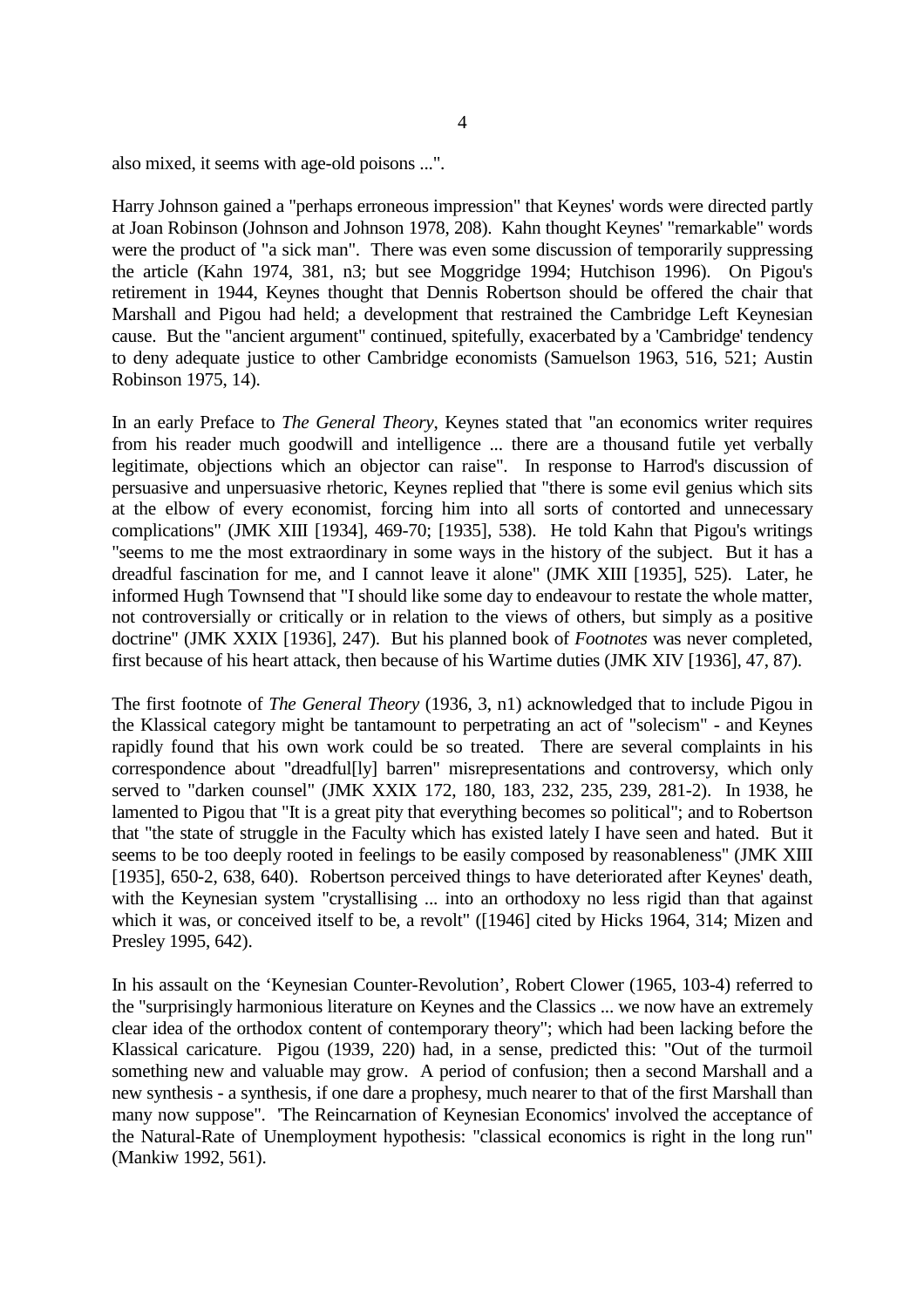On of the unintended long-run consequences of the Klassical caricature was to draw attention to Pigou's work, partly in search of the ingredients of a successful counter-revolution (Johnson 1971). One of the co-authors of the Keynesian Neoclassical Synthesis thought that "the basic policy disagreement between Keynes and the classics related to the degree of government intervention required for full employment" (Patinkin 1972, 902). Patinkin (1981, 3-17) had been a research associate at the Cowles Commission, where postwar econometric theory was largely developed, and where he had been stimulated by Lawrence Klein's "excellent" *Keynesian Revolution* (1947). This led him to produce papers on 'Unemployment in Keynesian Systems', 'A Reconsideration of the Theory of Unemployment' (in which the first section is called 'A Generalised Classical-Keynesian Model') and a doctoral thesis 'On the Consistency of Economic Models: A Theory of Involuntary Unemployment'. The prevailing atmosphere was that "'everybody knew' what classical economics was"; but Jacob Marschak suggested that Patinkin actually read the 'classical' authors he was describing. In commenting (November 1947) on a draft of Patinkin's 'Price Flexibility and Unemployment', Friedman scrawled across the top of the front page: "Have you read Pigou's article in recent **Economica**? You should".<sup>iv</sup>

The result of this rediscovery was *Money Interest and Prices: An Integration of Monetary and Value Theory* (Patinkin 1956). Along the way, Patinkin produced an essay in *Econometrica* on 'The Indeterminacy of Absolute Prices in Classical Economic Theory' which attempted to "reconstitute the classical theory. As frequently in such cases, once the formulation is completed, it is possible to go back to the texts and show that it is really closer to what the original propounders had in mind" (Patinkin 1981 [1949], 146). Patinkin sent a copy of the conclusion to Milton Friedman for comments on 11 January 1949: "In a way I think the conclusion represented the completion of a circle. I started out being very unhappy about certain aspects of the classical theory. I now find that by returning to our old friend, Pigou, these difficulties can be cleared up and the classical theory reconstituted on a much stronger basis". $v$ 

Joan Robinson began (in print) to describe the Keynesian Neoclassical Synthesis (and the IS-LM model in particular) as the work of the illegitimate heirs of Keynes - the "bastard Keynesians" who, Edmund-like, had manoeuvred themselves into a position of temporary advantage, at the expense of those in the authorised tradition. She first used the term (four times) in a two and a quarter page *Economic Journal* review of Harry Johnson's *Money, Trade and Growth* (Robinson 1962b); Kahn (1959) had earlier extended her discussion of the Golden Age, by creating the label "Bastard Golden Age". Kahn (1955, 255) - in outlining the modern post-Keynesian view of interest thought that Johnson had been "mesmerised by the serpent". In so far as 'Adam' Keynes was fed Klassical quotes by 'Eves' Robinson and Kahn, the banishment of the supposed authorised tradition from the garden of mainstream Keynesianism was a fitting punishment.

### *3. The Formalist Revolution*

It seems that Joan Robinson played a major role in the construction that would captivate those whom she would later characterise as Bastard Keynesians: "I really didn't know what I was rebelling against ... later [Samuelson] often said and wrote that there was no clear, explicit classical macrodynamic model prior to the Keynesian challenge"; but Marshall and Pigou had, without doubt, "dismissed the problem of inadequate demand by assertion - (Say's Law)" (Tobin 1983, 189; 1972, 105, n1). In *The Keynesian Revolution*, Pigou was caricatured as having "supported a policy of wage cuts" before the Macmillan Committee: "on the whole,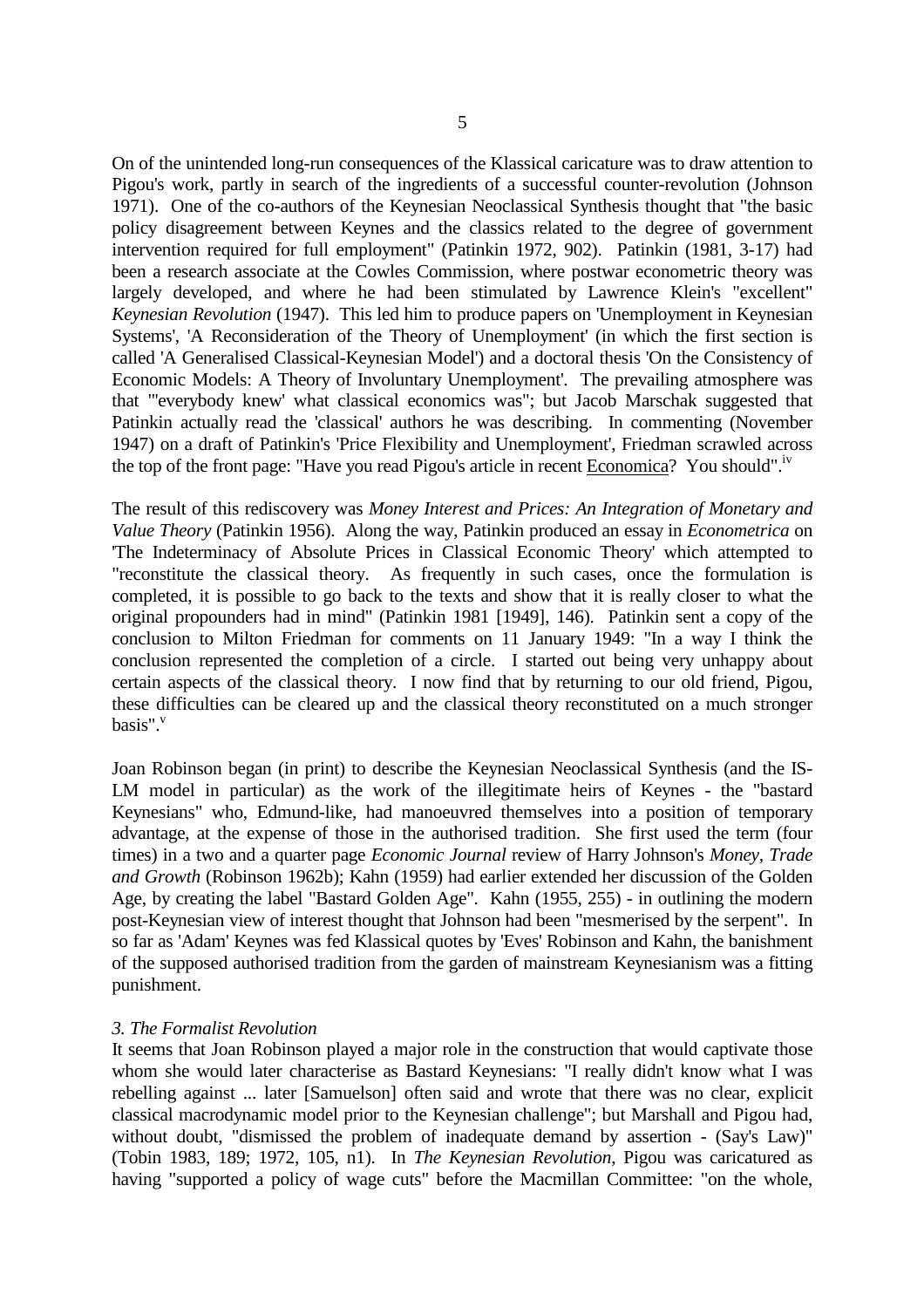Pigou firmly believed that, with the proper banking policy, wage cuts, in practice, could be relied upon to raise the level of employment" (Klein 1968, 46, 94). The "Bastard Keynesians" were, in a sense, the legitimate heirs of 'Joan' Keynes.

One of the unresolved controversies of macroeconomics is whether the Hicks-Hansen IS-LM apparatus is a perversion of *The General Theory*. Keynes received Hicks' paper "Mr. Keynes and the 'Classics': A Suggested Interpretation" in October 1936, and replied on March 31, 1937: "*six months* later, a rather astonishing lapse of time for such a punctilious correspondent" [emphasis in text] (Skidelsky 1992, 614). Joan Robinson (1978, 13), in contrast, noted that "Hicks used to be fond of quoting a letter from Keynes which, because of its friendly tone, seemed to approve of IS-LM ...". By August/September 1936, after having read (but not sympathised with) Pigou's review of *The General Theory*, Keynes concluded that he had made a tactical blunder: "the whole book needs re-writing and re-casting"; his rhetorical simplification was an injustice, and a "mistake", and promised to use "fair language ... I am afraid that one cannot rely on one's irony, any more than one's arguments, being always understood by everyone".

Keynes' 'General Theory of Employment' was published in February 1937; it focused on Ricardian long-period analysis, and downplayed Pigou *et al*.; the tone is completely changed. An "outside position towards the book" left Keynes feeling his way towards "new lines of exposition". He complained to Joan Robinson that "Author's melancholy did set in at the end. I feel I have not been worthy of my task" (cited by Kahn 1978, 550). In October 1936, he told Joan Robinson that he was "not at all happy" about aspects of her *Essays in the Theory of Employment*; to which she replied "I'm sorry you are put out by my playful footnote about [the nineteenth century]. I feel the time has come when it is the right policy to put in a good word for the classics wherever possible" (JMK XIV [1937], 215, 101, 109-23, 150;[1936], 138-9; XXIX [1938], 270, 267).

Kahn (1984, 248-9) blamed Keynes for having been "too mild with John Hicks ... the IS-LM scheme has very seriously confused the development of economic thought". Hicks' IS-LM [SILL] model was constructed to correct the "satiric aspect" of *The General Theory* - "is the whole thing a sham fight?" - by constructing "a typical 'classical' theory, built on an earlier and cruder model than Professor Pigou's" (Hicks 1937, 147-8, 157-8). The populariser of the IS-LM analysis was also caustic: Keynes accusation about "the failure of Pigou to analyse the dynamic forces which control the rate of real wages" was "surely without justification ... The current orthodox theory - represented, for example, by Pigou - has so fully elaborated the theory of underemployment equilibrium, under conditions of cost rigidities and monopolistic control of supply, that it is only necessary here to make reference thereto" (Hansen 1983 [1936], 78-9). The Keynesian 'counter-revolution' supposedly launched by John Hicks in 1937 and carried forward by Patinkin and other general equilibrium theorist had successfully donned Keynes' mantle: "The Generalised General Theory" (Clower 1965, 103; Hicks 1937). Within months of Hick's article, Kaldor (1937, 745, 752) discussed the Keynes-Pigou controversy by embedding Pigou's model "in a more general form", illustrated by Hick's IS-LM curve. Abba P. Lerner (1938, 211, 230) used a similar apparatus to provide a "more sympathetic interpretation" of both the "classical view and the modern [namely the 'Keynesian'] view". In 'Some Cambridge Controversies in Monetary Theory', Harry Johnson (1951-2, 95, 98, 104) attempted to resolve the loanable funds versus liquidity preference (i.e. Dennis Robertson versus Joan Robinson) controversy by noting that "Most of Keynes' chapter 14 [The Classical Theory of the Rate of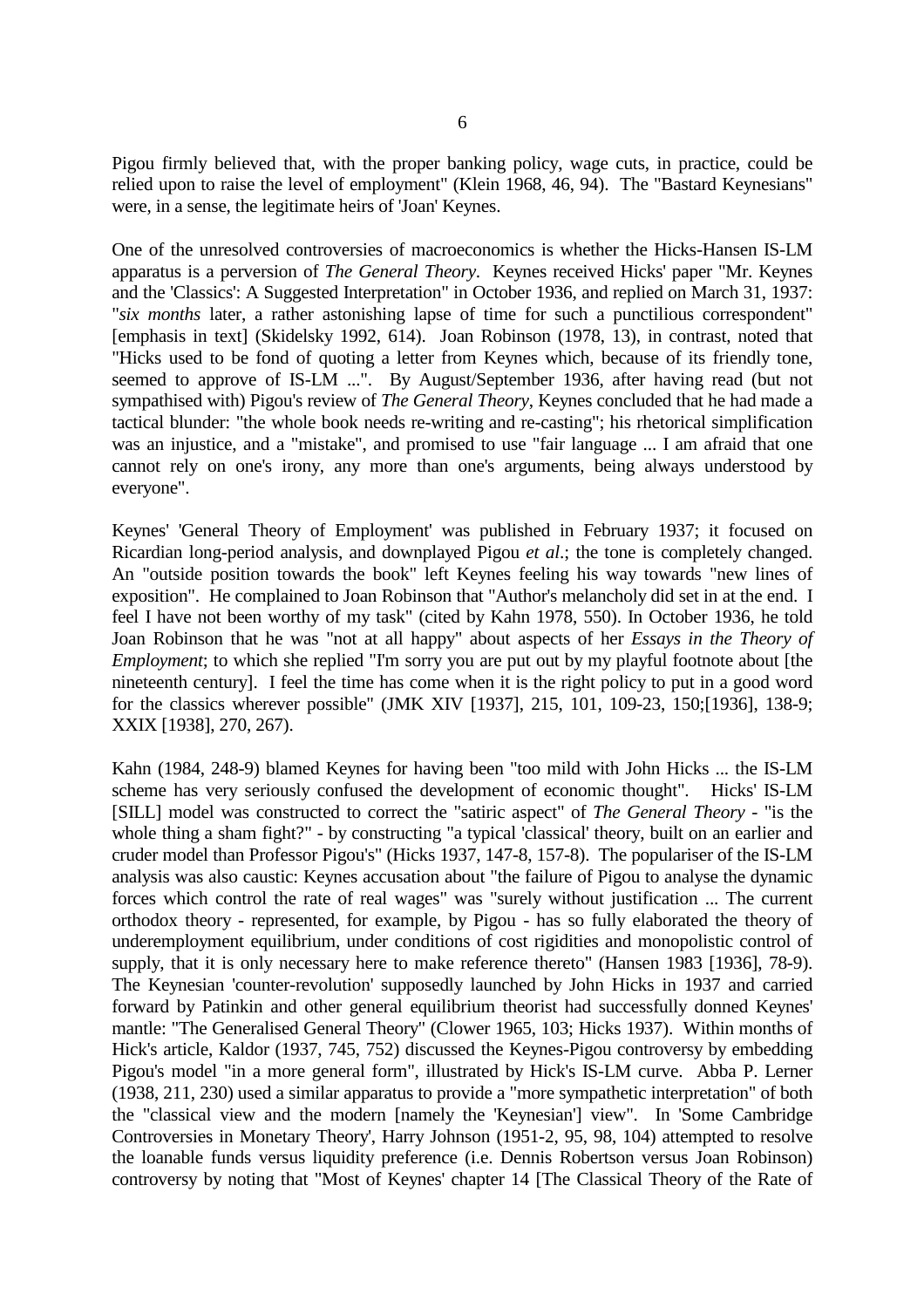Interest] is rather confusing ... the subject is more easily understood with the help of the Hicksian IS-LM diagram". The debate "turns on a question of fact", which depended on empirical evidence.

Keynes (JMK XIII [1933], 312) objected to Pigou's formalism: a "nonsense apparatus ... a completely bogus use of mathematics of a single variable". Keynes informed Hicks that "Walras' theory and all others along those lines are little better than nonsense" (cited by Skidelsky 1992, 615); Walras was strictly in the classical tradition (Keynes 1936, 177). Keynes described Hick's *Value and Capital* to Kahn as "so utterly empty ... about nothing whatsoever" (cited by Moggridge 1992, 553). But *Value and Capital*, the *General Theory* and Paul Samuelson's *Foundations of Economic Analysis* were highly influential; and Keynesian macroeconomics obtained a wider appeal as "a short cut 'general equilibrium' theory" (Tobin 1987, 118; Solow 1984, 13, 24-5). The Klassical caricature had launched a revolution which neither 'Joan' Keynes nor Joan Robinson were able to direct; they pushed against the string that they had previously pulled, and Keynes' critique of Keynesian macroeconometrics failed to halt the formalist tide (Leeson 1998). Samuelson (1946, 197, n11; 1967, 109; 1976, 27) - a pioneer of the formalist (mathematical and econometric) revolution - was the leading methodological opponent of Marshall; Joan Robinson (1962b, 690), rather belatedly, criticised Harry Johnson for not appreciating Marshall's qualities "inherited from Ricardo ... which are lacking in the branch of the neo-classical school that derives from Walras". Kahn (1974, 377-8) complained about "Some of the gross over-simplifications of which the textbooks are shamefully guilty are attributable to Keynes's burning desire to be understood. To clarify his presentation, he was apt to give a misleading impression of believing in a number of simple relationships. Many of his readers have failed to realise that the simplifying assumptions made for the sake of clarity are not to be taken literally".

What Haberler (1938, 332, 322-3) called "Mr. Kahn's ingenious method of quoting" provoked an acrimonious exchange which may well have fuelled the econometricians desire to uncover the structural equations of capitalism so as to discriminate between the true and the false model, as opposed to the true and false prophet. In 'Some Comments on Mr. Kahn's Review of *Prosperity and Depression*', Haberler complained that Kahn, by selecting sentences in isolation with no attention to the literature referred to, had produced a "quite inaccurate statement of what is to be found in my book". Haberler thought that Keynes had retreated from the Klassical caricature: "It is unfortunate that these latest admissions and modifications by Mr. Keynes have not yet affected the thinking of Mr. Kahn, who still likes to refer to 'the classical theory' without saying exactly of which writer and of which proposition he is speaking". Like others who resisted the Klassical caricature, Haberler sought to "narrow the terminological gulf between my system (and the body of doctrines which it represents) and that of the school of thought for which Mr. Kahn acts as 'the official spokesman'". In the 1939 revised edition of *Prosperity and Depression*, Haberler was hardly able to find any "essential differences" between Keynes and Pigou (JMK XXIX, 275). Ironically, Kahn (1937, 679) fuelled the formalist revolution which marginalised the Cambridge true-believers in the post-war period: the next step in the League of Nations project was to "confront the various theories with historical facts", which was exactly what Tinbergen and his followers sought to do.

### *4. The Anti-Keynesian Revolution*

Pigou's work played a role in the anti-Keynesian counter-revolution. In his Nobel Lecture, Friedman (1977, 469) wrote that "The hypothesis that there is a stable relation between the level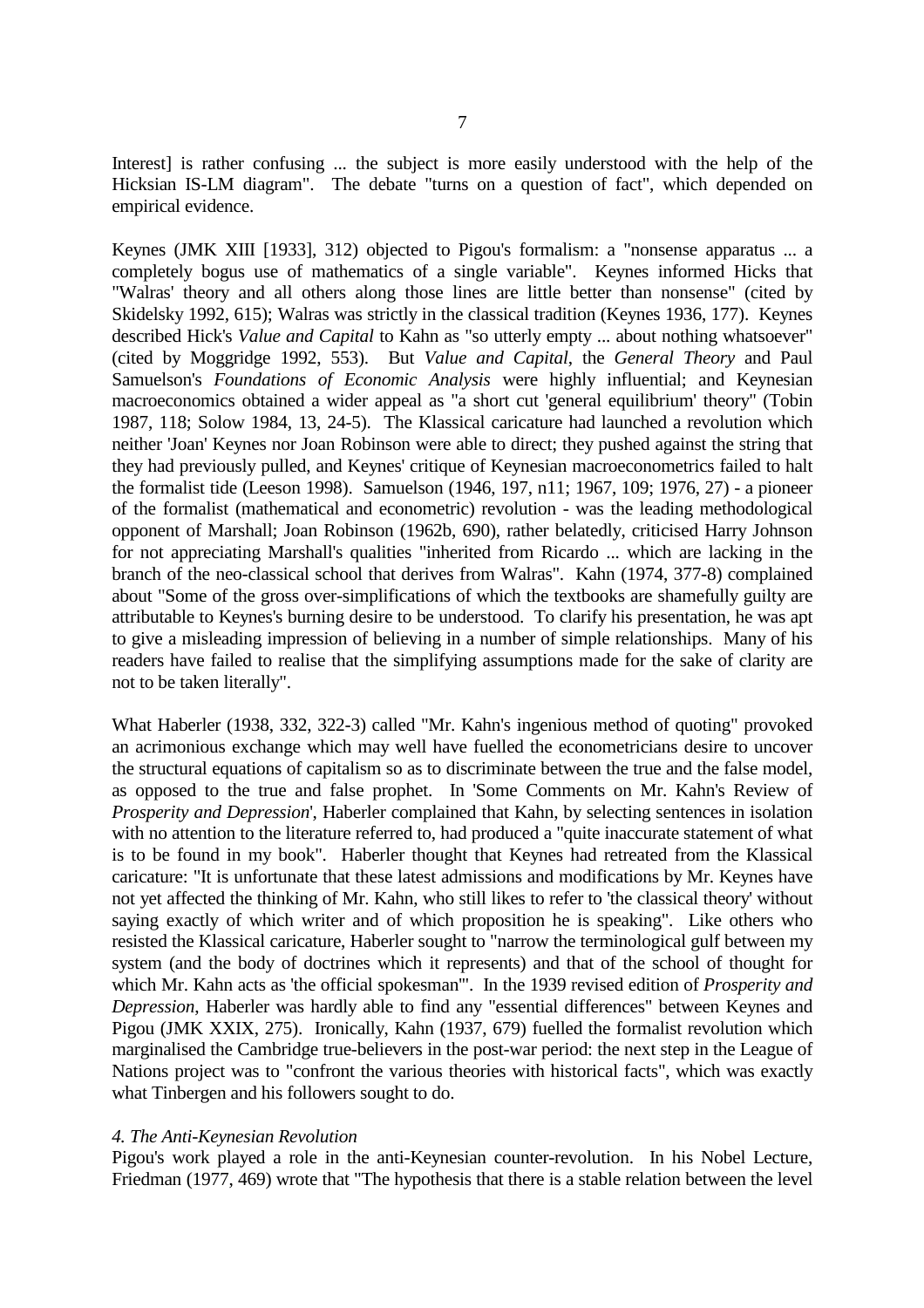of unemployment and the rate of inflation was adopted by the economics profession with alacrity. It filled a gap in Keynes's theoretical structure. It seemed to be the "one equation" that Keynes himself had said "we are ... short" (1936, 276)". Friedman (1974, 132, n1) had earlier referred to this equation in his famous 'Theoretical Framework for Monetary Analysis', which was originally entitled 'The Missing Equation' (Hammond 1996, 150, n12).

Keynes' words can be found in the Appendix on 'Professor Pigou's Theory of Unemployment'. The equation referred to was missing from *Pigou's* theory: "[Pigou] agrees that within certain limits labour in fact often stipulates, not for a given real wage, but for a given money-wage. But in this case the supply function of labour is not a function of [the real wage] alone but also of the money price of wage goods; - with the result that the previous analysis breaks down and an additional factor has to be introduced, without there being an additional equation to provide for this additional unknown ... We are, as I have said, one equation short ... The pitfalls of the pseudo mathematical method ... could not be better illustrated" (Keynes 1936, 275-6; Pigou 1953, 35).

New Classical perceptions involved a belief in Klassical - if not Ricardian (1821, 85-88, 101- 102) - wage flexibility and market outcomes. Robert Solow (1980, 3-4, 9-10) devoted part of his American Economic Association Presidential Address, 'On Theories of Unemployment', to resurrecting the wisdom of Pigou, praising his "common sense that seems somehow to escape his modern day successors". New Keynesians have likewise found in Pigou's work (1933) an understanding of real-life economies that lead to models that do not suggest New Classical policy solutions (Hart 1982). In *The General Theory*, Keynes (1936, 360-1) invoked the persecuted wisdom of Mandeville's *Fable of the Bees* ("an allegorical poem ... not without a theoretical basis") to contrast against the grim prudence of "Adam Smith, the forerunner of the classical school". 'The Fable of the Bees' was later invoked in support of market outcomes and to discredit Pigou's "main argument for instituting government action to correct allegedly inefficient market activities ... Whether or not Keynes was correct in his claim that policy makers are 'distilling their frenzy' from economists, it appears evident that some economists have been distilling their policy implications from fables" (Cheung 1973, 11, 32). Keynes argued that Pigou's policy proposals were inconsistent with his underlying theoretical apparatus; an approach that Coase (1988, 149) found useful in 'The Problem of Social Cost': "Pigou has not thought his position through". Somewhat ironically, DeSerpa, writing in the *Cambridge Journal of Economics* (which Kahn and Joan Robinson had helped establish when the *Economic Journal* was removed from Cambridge) complained that Coase had constructed his anti-Pigovian revolution by taking "certain passages out of context ... It is therefore of some interest to speculate as to why [the Chicago theorists] accepted Coase's misrepresentation of Pigou's position ... The key player in the seminar was Milton Friedman" (1993, 42, 45; see also McCloskey 1997).

The Keynesian Neoclassical Synthesis was hegemonic until the Islamic fundamentalism and OPEC shocks of the Great Inflation; it appeared to 'save' capitalism, at a theoretical level, from the implications of secular stagnation and the low level equilibrium trap. The Synthesis augmented the IS-LM model with the Pigou effect, thus illustrating the healing properties of a fall in the price level. As Friedman (1976, 317, 315, 321) put it, the Pigou effect "demonstrated the non sequitur in Keynes's proposition ... [that] in a monetary economy, it may not be possible to reach full equilibrium ... extremely important on a theoretical level in assuring that there is no basic flaw in our theoretical analysis". Later, the IS-LM model was augmented by the Phillips Curve trade-off; an ISLMPC fundamentalism which appeared to suggest that "there was no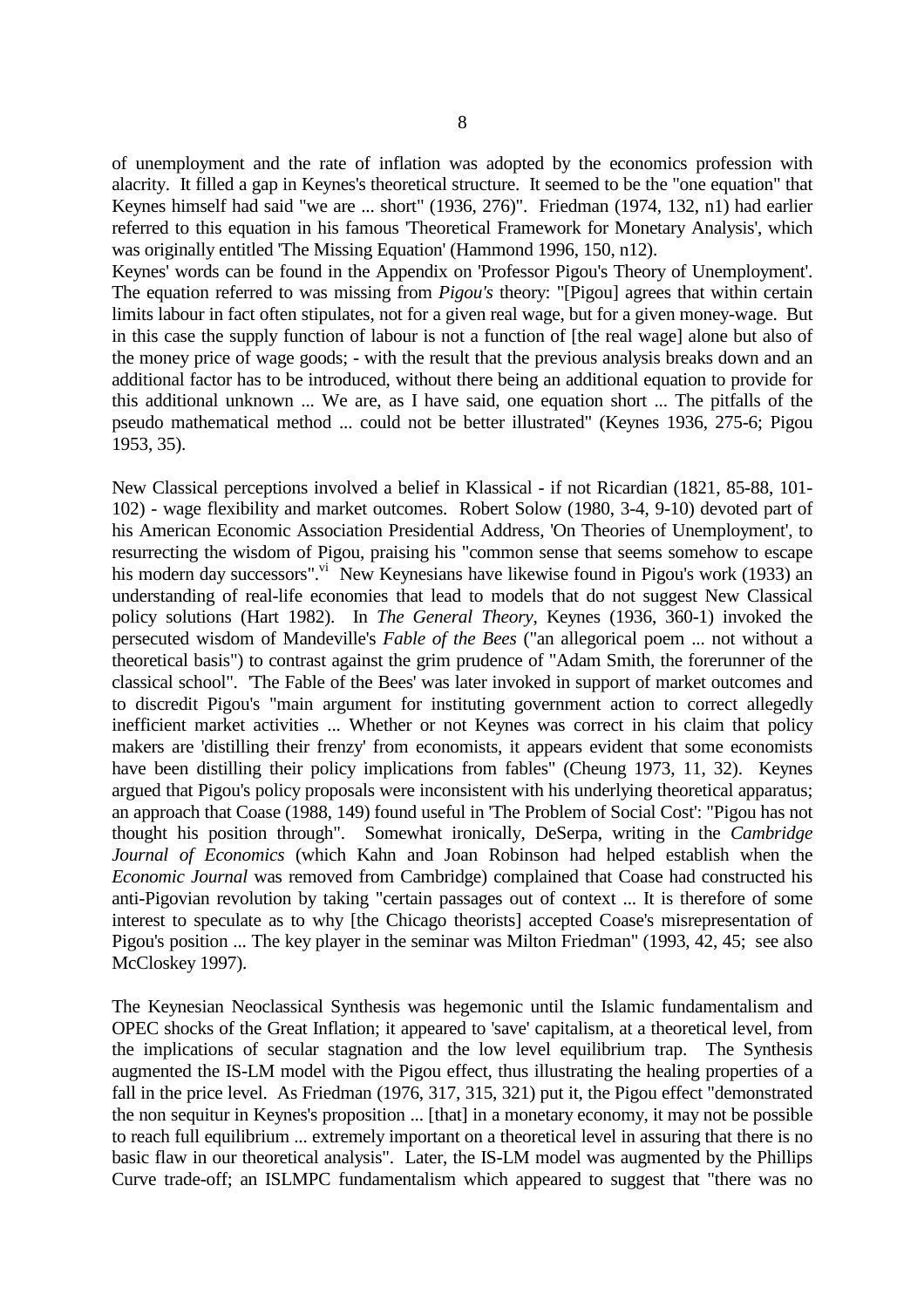longer a unique Full Employment, but rather a whole family of possible equilibrium [employment] rates, each associated with a different rate of inflation ..." (Modigliani 1977, 3). The orthodox Pigou effect could not operate in situations of ongoing inflation; but "The Phillips curve ... is simply a market clearing relation" (Klein 1985 [1977], 151). The Great Inflation of the 1970s seemed to threaten and discredit capitalism; and undermine "faith in the econometrician's magic numbers ... the Bastard Keynesian era is coming to an end in general disillusionment" (Joan Robinson 1973, 8, 11).

### *5. Ricardo, Sraffa, History and Joan Robinson*

The first footnote of *The General Theory* (1936, 3, n1) states that "The 'classical economists' was a name invented by Marx to cover Ricardo and James Mill and their *predecessors*, that is to say for the founders of the theory which culminated in the Ricardian economics". Joan Robinson (1978b, 14-5) devoted her contribution to the inaugural edition of *Journal of Post Keynesian Economics* to 'Ricardo and Keynes', reflecting that "Sraffa had shown a draft [of *Production of Commodities by Means of Commodities*] to Keynes in 1928. Keynes evidently did not make much of it and Sraffa, in turn, never made much of the *General Theory* ... The classical theory that had come down to Keynes through Marshall was a travesty of Ricardo ... it was not right to throw him in the same box as Pigou in timeless equilibrium".

In the 1950 and 1960s, Joan Robinson led the Sraffian assault on orthodoxy. The reswitching debate found an 'engineering' defect in neoclassical capital theory; a fall in wages relative to the interest rate did not necessarily produce an increase in labour intensity. Robinson (1975, xiixiii) was outraged that economists could have such a defective understanding of history: "To reconstruct equilibrium, it is necessary to escape from history ... The situation in the teaching of economic theory at the present time is unsatisfactory, not to say shameful ... The economics of equilibrium is a Moloch to which generations of students are still being sacrificed". The crucial dispute between the Keynesians and the orthodox (including Pigou) was "History versus Equilibrium" (1978a). Joan Robinson frequently stated that "What I took from Marx was a sense of history ... it was a revelation to read Marx ... a very good economist grappling with a historical process". She accused her Cambridge colleague James Meade of "emasculat [ing] history" in his *Neo-Classical Model of Equilibrium Growth* which had "insulate[d] the analysis from contact with reality" (Joan Robinson 1961, 369). But she perpetuated the "Cambridge caricature" of her perceived enemies (Collard 1973, 465); and even those sympathetic to her and her cause concluded that she was "not a good historian, because she had the habit of rewriting history to fit in with her own current preoccupations" (Harcourt 1995, 37-8, 44).

Joan Robinson (1951, 93) found a "Cheshire cat to grin at Professor Robertson"; dismissing Pigou's discussion of the Keynes effect in favour of a theory of interest which "might be useful in historical analysis". She rather perceptively noted (1962a, 122, 74) that "economists have a bias in favour of the measurable like the tanner's bias in favour of leather"; but prior to the *General Theory* there was "almost no link between history and theory". A leading anti-Keynesian noted that during the formalist era, statistics had been elevated over history as the primary source of empirical information. Simultaneously, interest in the history of thought "languished mightily [which can be documented by] the unamusing caricature of the classical economists one so frequently encounters ... a slovenly stereotype" (Stigler 1949, 100-2; 1962, 70).

Pigou was not interested in "the wrong opinions of dead men", and had little interest in the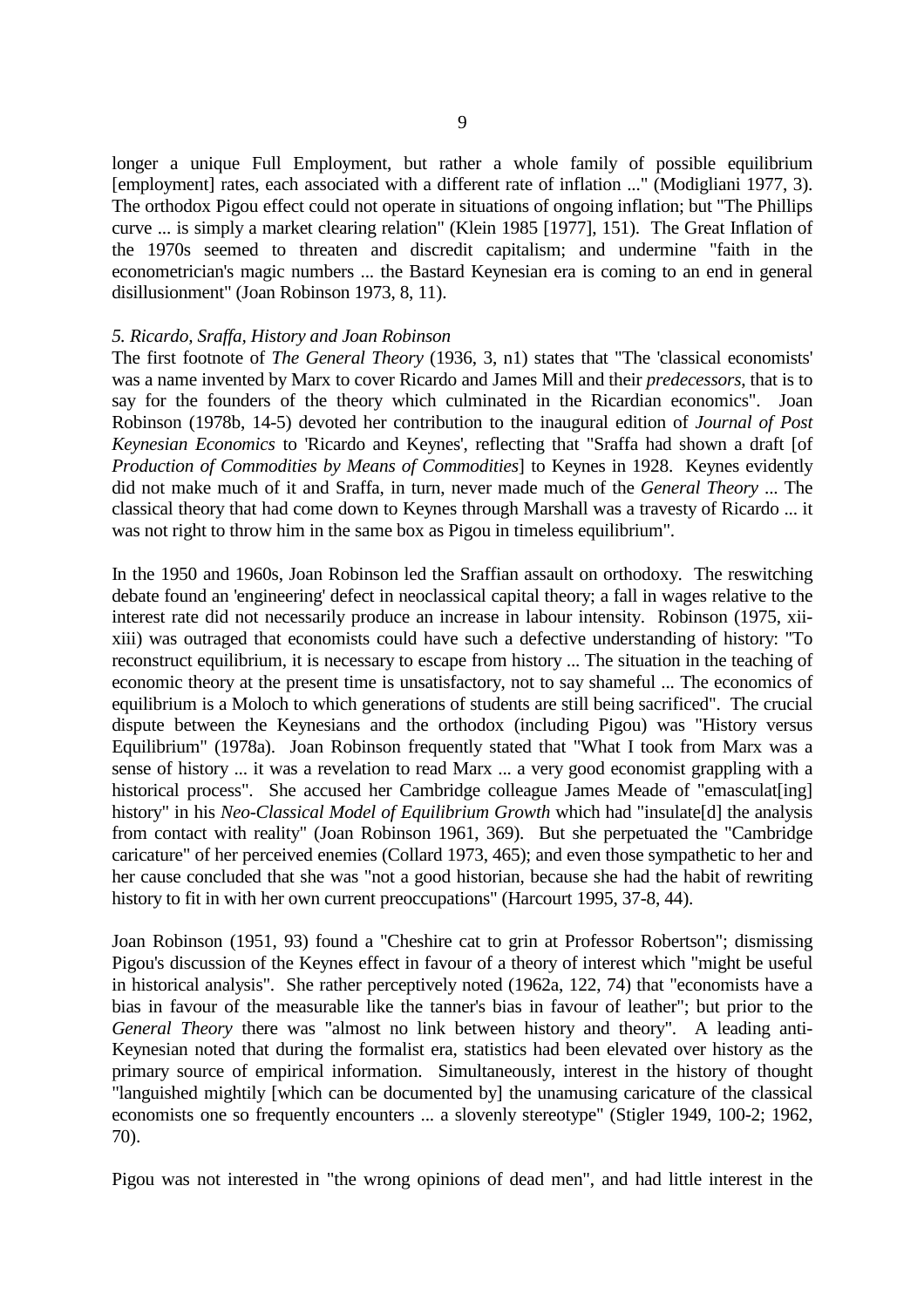history of economics (cited by Moggridge 1992, xvi; Robbins 1971, 133); he complained that Dennis Robertson should get on "with constructive work of his own" rather than devoting his time to criticising Keynes (cited by Collard 1981, 133). Pigou's elevation as Marshall's successor was, in a sense, a defeat for the history of economic thought (the speciality of the defeated candidate, H. S. Foxwell). Pigou's continuing role as Klassical whipping boy reveals, beneath the veil of macroeconomics, the "extraordinary provincialism in time of much contemporary professional literature" (Robbins 1976, 39).

According to Austin Robinson (1974, 101), Keynes would have hated "the Holy Writ of Maynard"; he would have advised: "Forget the *General Theory* ... Go on and think for yourself". Joan Robinson (1973, ix) mournfully reflected that "At the time it seemed that ... Keynes' 'long struggle of escape' has broken out of the cocoon of timeless equilibrium and emerged into history" - but historians are still struggling to persuade macroeconomists to escape from the cocoon of the Klassical caricature.<sup>vii</sup>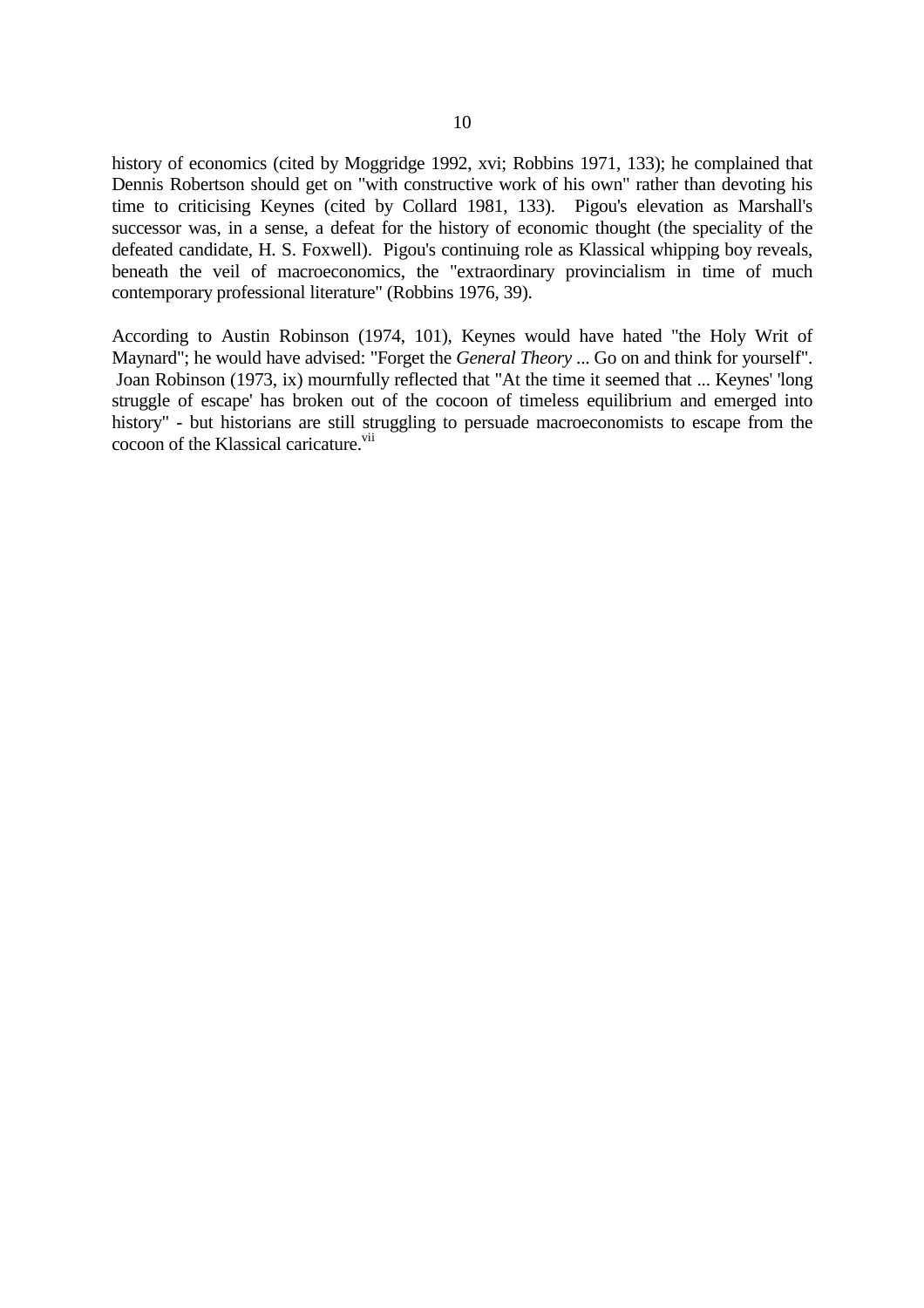#### **NOTES**

i.. Hobson continued: "iniquity is made the very foundation-stone of prosperity and progress ... Controversial experience has, however, taught me that it is not enough to establish propositions by constructive argument, so long as deep seated implications of an opposing theory remain unanswered. Now the classical economics, which held over-saving, over-production, and a limited market to be mere illusions, relied upon the operation of two automatic checks". Hobson found these two checks (interest rate and price flexibility) to be "slow and ineffective".

ii. "I wonder to what extent these [anti-Keynesian] critics are aware of the quite astonishing state of economics before the *Treatise on Money* ... Keynes had to contest the *very widely held view* that, quite apart from favourable effects of exports, if only wages fell more heavily, unemployment would be reduced ... Keynes was mainly concerned, in the *General Theory*, with *the failure of economists and others* to appreciate the reluctance of money wages to fall and to realise that even if they did fall, unemployment would not be diminished, except in industries subject to competition with overseas suppliers" [emphasis added] (Kahn 1974, 369, 376).

iii. Keynes was referring to his assertion about the inverse relationship between real and nominal wages.

iv. Patinkin Papers, Duke University.

v. Patinkin Papers, Duke University.

vi. Solow continued: "Only what Veblen called trained incapacity could prevent anyone from seeing that some or all of these mechanisms do indeed capture real aspects of the modern capitalist economy ... All I do claim is that a reasonable theory of economic policy should be based on a reasonable theory of economic life".

vii. Or from what Hutchison (1978, 119, n22) described as the "Cambridge version of the history of modern economics".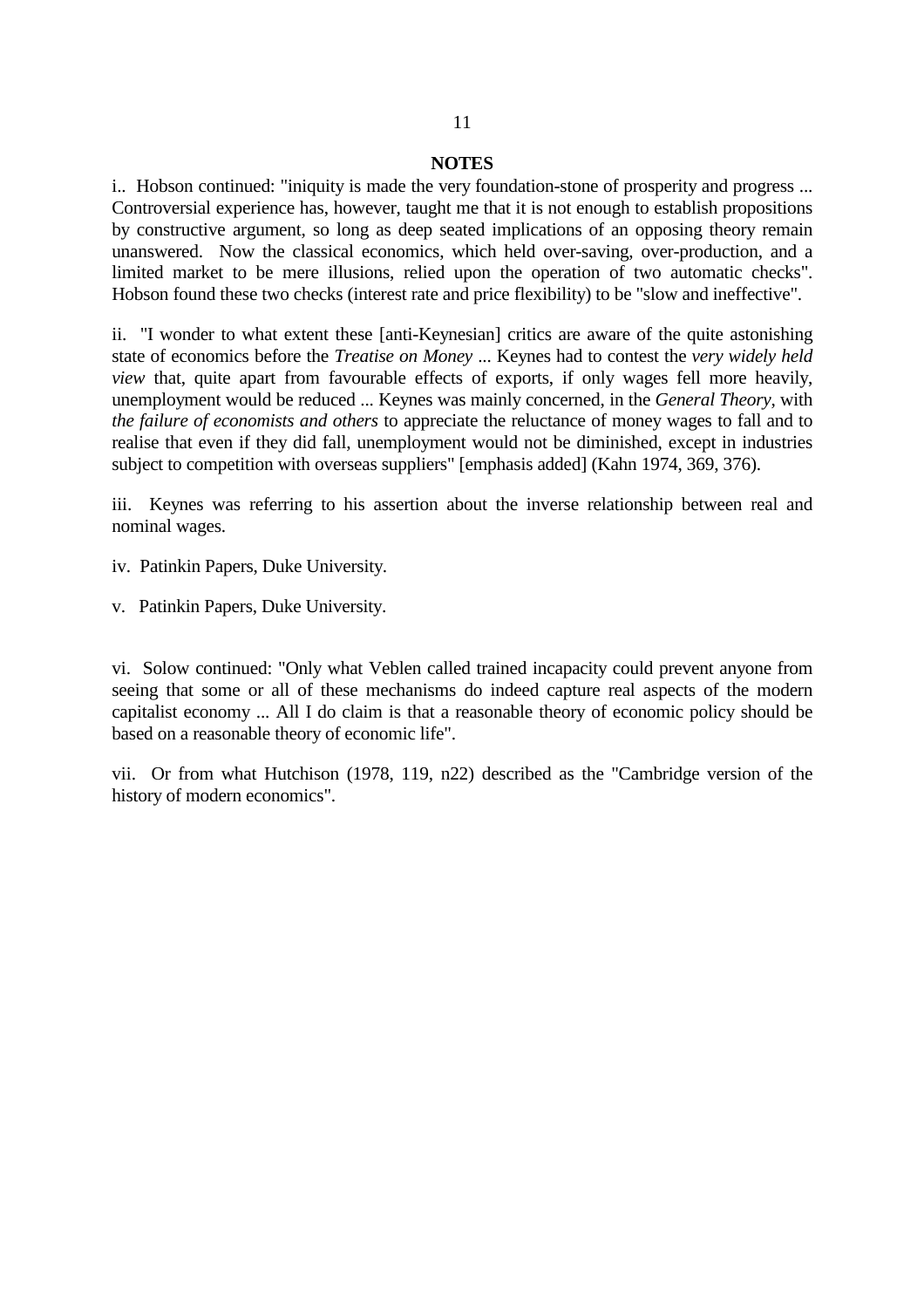### **REFERENCES**

Aslanbeigui, N. 1989. Marshall's and Pigou's Prescriptions on Unemployment, Socialism and Inequality. In Walker ed.

\_\_\_ 1990. On the Demise of Pigovian Economics. Southern Economic Journal 56.3: 616-27.

\_\_\_ 1992a. More on the Demise of Pigovian Economics. Southern Economic Journal 59.1: 98- 103.

\_\_\_ 1992b. Pigou's Inconsistencies or Keynes's Misconceptions? History of Political Economy 24:2: 413-433.

Bleaney, M. 1987. Macroeconomic Theory and the Great Depression Revisited. Scottish Journal of Political Economy 34.2, May: 105-119.

Blaug, M. 1968. Economic Theory in Retrospect. London: Heinemann. 2 ed.

\_\_\_ 1986. Great Economists Before Keynes. England: Edward Elgar.

\_\_\_1992. ed. Arthur Pigou (1877-1959). England: Edward Elgar.

Brown, E. C. and Solow, R. 1983. eds. Paul Samuelson and Economic Theory. New York: McGraw Hill.

Casson, M. 1983. Economics of Unemployment: An Historical Perspective. Oxford: Martin Robertson.

Cheung, S. N. S. 1973. The Fable of the Bees: An Economic Investigation. Journal of Law and Economics 11-33.

Clarke, P. 1988. The Keynesian Revolution in the Making, 1924-1936. Oxford: Clarendon.

Clower, R.W. 1965. The Keynesian Counter Revolution: A Theoretical Reappraisal. In Hahn and Brechling eds.

Coase, R. H. 1988. The Firm, The Market and the Law. Chicago: University of Chicago Press.

Collard, D. 1973. Leon Walras and the Cambridge Caricature. Economic Journal 83.330, June: 465-476.

\_\_\_1981. A. C. Pigou. In O'Brien and Presley eds.

\_\_\_ 1983. Pigou on Expectations and the Cycle. Economic Journal 93, June: 411-414.

\_\_\_ 1995. Pigou and Modern Business Cycle Theory. University of Bath Papers in Political Economy.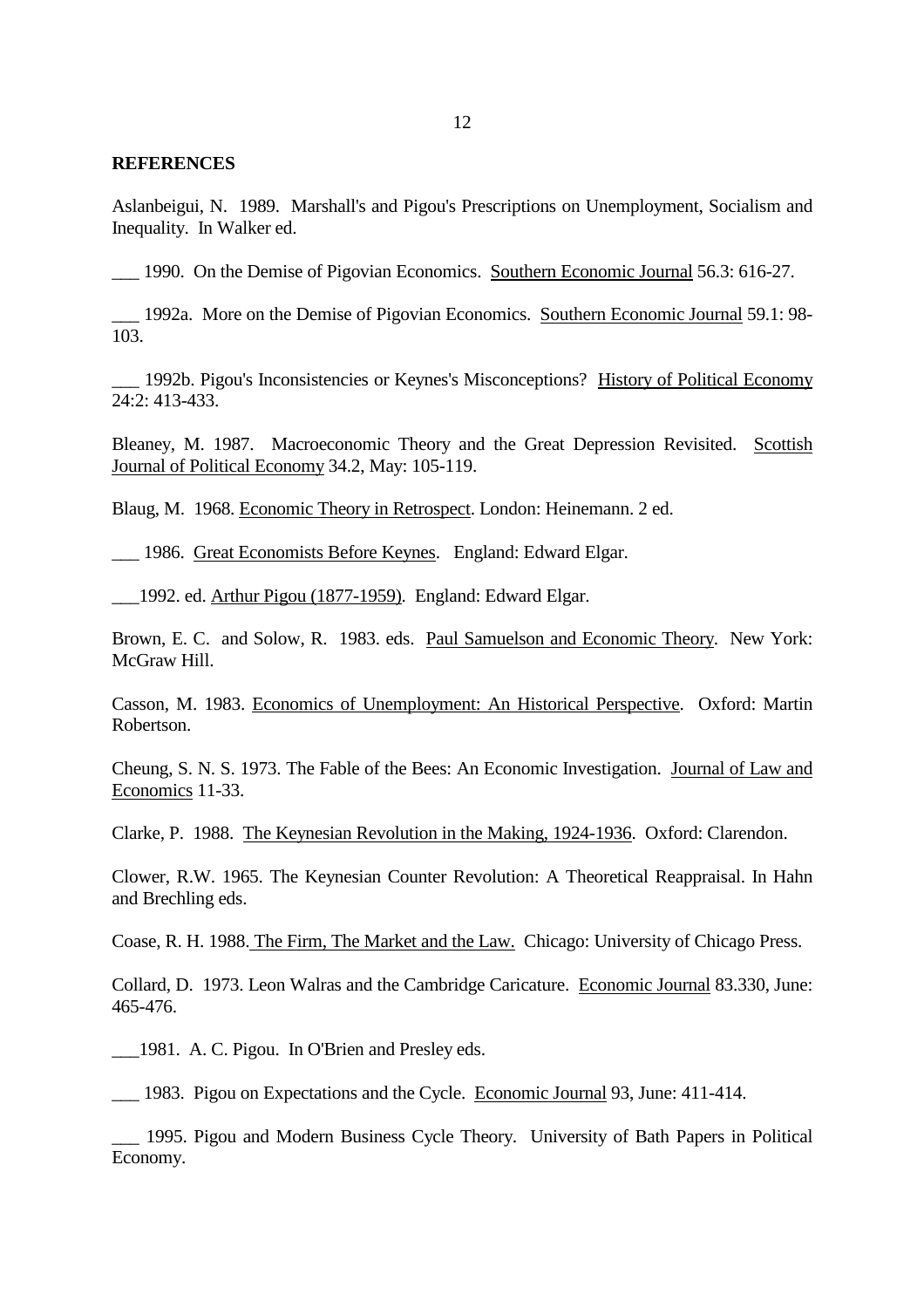\_\_\_ 1996. Pigou and Future Generations: A Cambridge Tradition. Cambridge Journal of Economics 20: 585-97..

DeSerpa, A. C. 1993. Pigou and Coase in Retrospect. Cambridge Journal of Economics 17: 27- 50.

Fitoussi, J-P. 1983. ed. Modern Macroeconomic Theory. Oxford: Basil Blackwell.

Friedman, M. 1974. A Theoretical Framework for Monetary Analysis and Comments on the Critics. In Gordon ed.

1976. Price Theory. Chicago: Aldine.

1977. Inflation and Unemployment: Nobel Lecture. Journal of Political Economy 85. 3: 451-472.

Fry, G. K. 1976. The Marshallian School and the Role of the State. Bulletin of Economic Research 2: 23-35.

Gordon, R. 1974. ed. Milton Friedman's Monetary Framework: A Debate with his Critics. Chicago: University of Chicago Press.

Haberler, G. 1938. Some Comments on Mr. Kahn's Review of *Prosperity and Depression*. Economic Journal June: 322-333.

Hahn, F. and Brechling, F. 1965. eds. The Theory of Interest Rates. London: Macmillan.

Hammond, J. D. 1996. Theory and Measurement: Causality Issues in Milton Friedman's Monetary History. Cambridge: Cambridge University Press.

Hansen, A. 1983. Mr. Keynes on Underemployment Equilibrium. In Wood ed.

Harcourt, G. C. 1995. Talking About Joan Robinson. Review of Social Economy LIII.1, Spring: 31-64.

Harrod, R. 1951. The Life of John Maynard Keynes. London: Macmillan.

Hart, O. 1982. A Model of Imperfect Competition with Keynesian Features. Quarterly Journal of Economics February: 109-138.

Hicks, J. R. 1937. Mr. Keynes and the 'Classics': A Suggested Interpretation. Econometrica 5, April: 147-159.

\_\_\_ 1964. Dennis Holme Robertson, 1890-1963. Proceedings of the British Academy: 305-16.

\_\_\_ 1983. IS-LM: An Explanation. In Fitoussi ed.

Hobson, J. A. 1922. The Economics of Unemployment. London: George Allen and Unwin.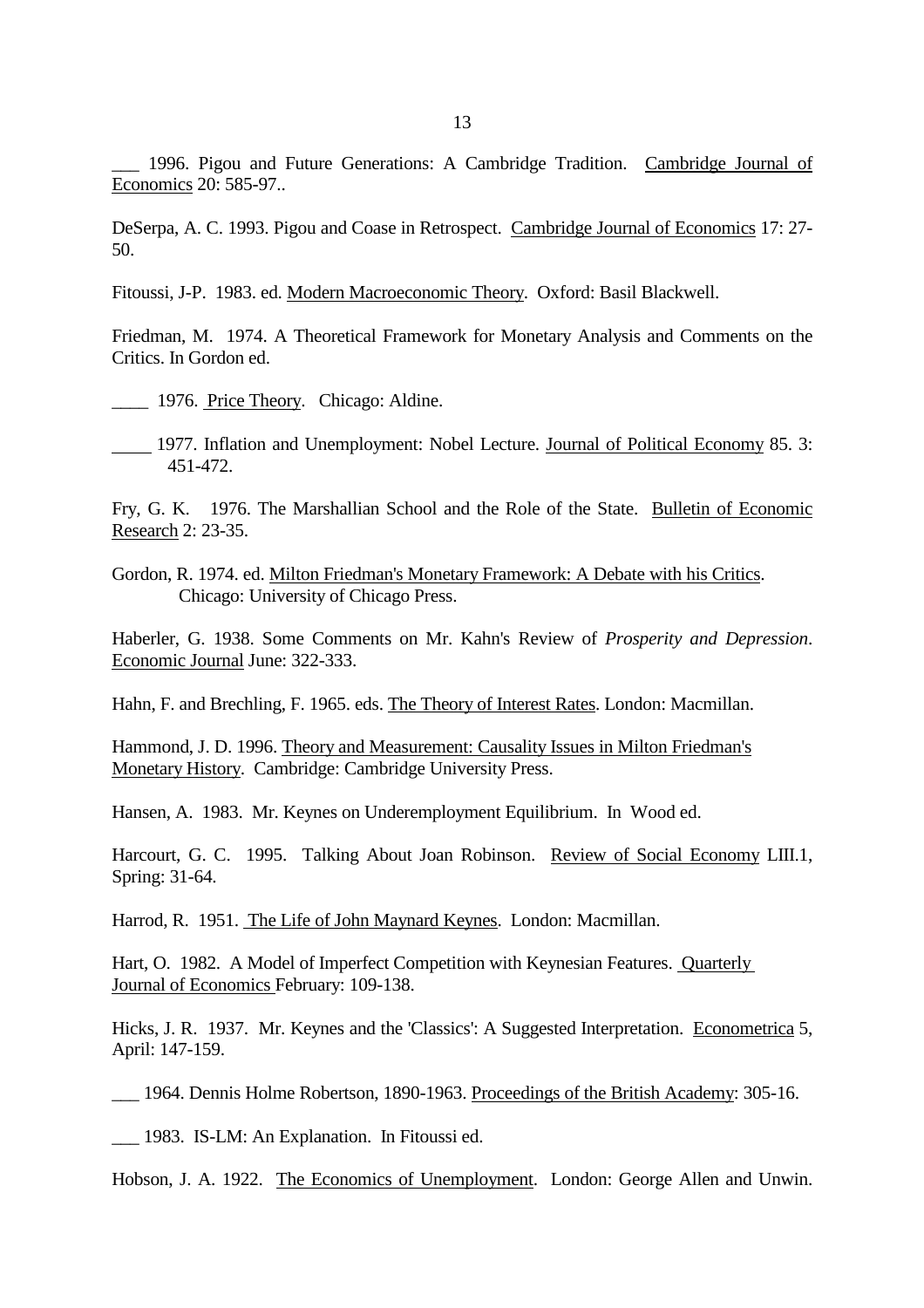\_\_\_1978. On Revolutions and Progress in Economic Knowledge. Cambridge: Cambridge University Press.

\_\_\_ 1981. The Politics, and Philosophy of Economics. Oxford: Basil Blackwell.

\_\_\_ 1996. Review of *Contra Keynes and Cambridge: The Collected Works of F. A. Hayek*, Vol 9. Economic Affairs Spring: 38-43.

Johnson, H. G. 1951-2. Some Cambridge Controversies in Monetary Theory. Review of Economic Studies: 90-104.

Johnson, H. G. 1971. The Keynesian Revolution and the Monetarist Counter-Revolution. American Economic Review 61.2, May: 91-106.

Johnson, E.S. and H.G. 1978. The Shadow of Keynes. Oxford: Basil Blackwell.

Kahn, R. F. 1931. The Relation of Home Investment to Unemployment. Economic Journal June: 173-198.

1933. Public Works and Inflation. Journal of the American Statistical Association Supplement: 168-173.

\_\_\_ 1937. The League of Nation's Inquiry into the Trade Cycle. Economic Journal December: 670-9.

\_\_\_ 1955. Some Notes on Liquidity Preference. Manchester School of Economics and Social Studies 22: 229-257.

\_\_\_ 1959. Exercises in the Analysis of Growth. Oxford Economic Papers June, II:

\_\_\_ 1974. On Re-Reading Keynes. Proceedings of the British Academy: 361-391.

\_\_\_ 1978. Some Aspects of the Development of Keynes's Thought. Journal of Economic Literature XVI, June: 545-559.

\_\_\_\_ 1984. The Making of Keynes' General Theory. Cambridge: CUP.

Kaldor, N. 1937. Prof. Pigou on Money Wages in Relation to Unemployment. Economic Journal December: 745-753.

\_\_\_ 1941. Pigou: Employment and Equilibrium. Economic Journal December: 458-473.

Keynes, J.M. 1936. The General Theory and Employment, Interest and Money. London: Macmillan.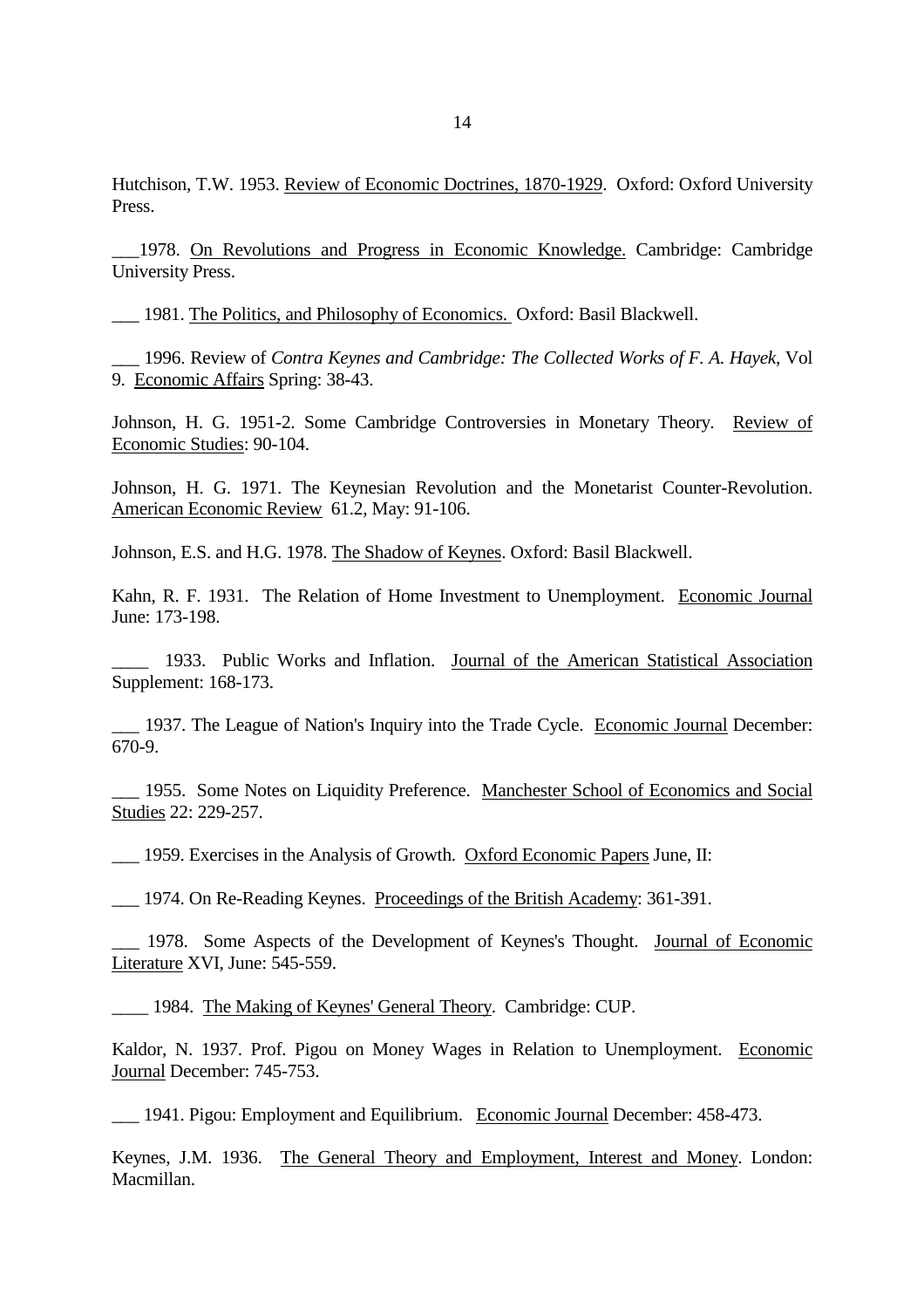\_\_\_ 1939. Relative Movements of Real Wages and Output. Economic Journal March:34-51.

1946. The Balance of Payments of the United States. Economic Journal June: 172-187.

\_\_\_\_\_\_ 1971-89. Collected Writings. London: Macmillan.

Keynes, M. 1975. ed. Essays on John Maynard Keynes. Cambridge: Cambridge University Press.

Klein, L. 1968. The Keynesian Revolution. New York: Macmillan. 2 ed.

\_\_\_\_1985. Economic Theory and Econometrics. Oxford: Basil Blackwell. Ed. J. Marquez.

Kregel, J. A. 1975. The Reconstruction of Political Economy: An Introduction to Post-Keynesian Economics. London: Macmillan.

Kuenne, R.E. 1967. ed. Monopolistic Competition Theory: Studies in Impact: Essays in Honour of E.H. Chamberlain. New York: John Wiley.

Leeson, R. 1998. 'The Ghosts I Called I Can't Get Rid of Now': The Keynes-Tinbergen-Friedman-Phillips Critique of Keynesian Macroeconometrics. History of Political Economy (forthcoming).

1999. Keynes and the Keynesian Phillips Curve. History of Political Economy (forthcoming).

Lerner, A. P. 1938. Alternative Formulations of the Theory of Interest. Economic Journal June: 211-230.

McCloskey, D. 1997. The Good Old Coase Theorem and the Good Old Chicago School. In Medema ed.

Medema, S. G. 1997. ed. Coasean Economics. Boston: Kluwer.

Mankiw, G. 1992. The Reincarnation of Keynesian Economics. Eastern Economic Review 36: 559-565.

Mizen, P. and Presley, J. R. 1995. Robertson and Persistent Negative Reactions to Keynes's General Theory: Some New Evidence. History of Political Economy 27:4: 638-651.

Modigliani, F. 1977. The Monetarist Controversy or Should We Forsake Stabilisation Policies? American Economic Review 67.2, March: 1-19.

Moggridge, D. 1974. ed. Keynes: Aspects of the Man and His Work. London: Macmillan.

\_\_\_ 1992. Maynard Keynes: An Economist's Biography. London: Routledge.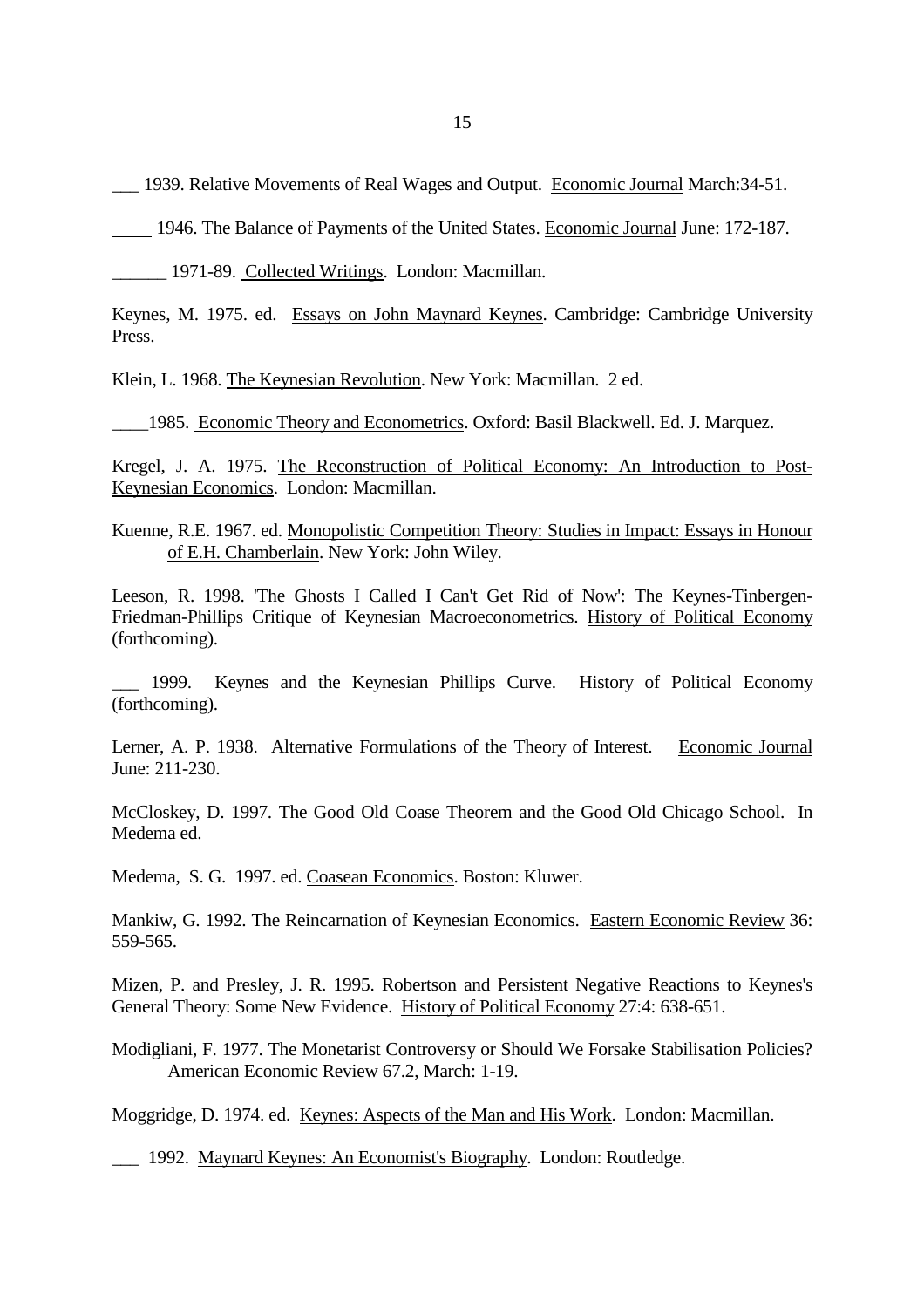\_\_\_ 1994. Richard Kahn as an historian of economics. Cambridge Journal of Economics 18, February: 107-116.

O'Brien, D. P. and Presley, J. R. 1981. eds. Pioneers of Modern Economics in Britain. London: Macmillan.

Patinkin, D. 1956. Money Interest and Prices: An Integration of Monetary and Value Theory. New York: Harper Row.

\_\_\_ 1972. Friedman on the Quantity Theory and Keynesian Economics. Journal of Political Economy: 883-905.

\_\_\_ 1981. Essays in and On the Chicago Tradition. Duke University Press: Durham, NC.

Pigou, A.C. 1912. Wealth and Welfare. London: Macmillan.

\_\_\_ 1913. Unemployment. London: Williams and Norgate.

\_\_\_ 1927. Industrial Fluctuations. London: Macmillan.

\_\_\_ 1932. The Economics of Welfare. London: Macmillan

\_\_\_ 1933. The Theory of Unemployment. London: Macmillan.

\_\_\_\_\_\_ 1939. Presidential Address. Economic Journal June, XLIV.194 : 215-21.

\_\_\_\_ 1950. Keynes's 'General Theory': A Retrospective View. London: Macmillan.

\_\_\_ 1953. Alfred Marshall and Current Economic Thought. London: Macmillan.

Reese, D. A. 1987. ed. The Legacy of Keynes. Harper Row: San Francisco.

Ricardo, D. 1821. On the Principles of Political Economy and Taxation. London: John Murray. 3 ed.

Robbins, L. 1971. Autobiography of an Economist. London: Macmillan.

\_\_\_ 1976. Political Economy Past and Present. London: Macmillan.

Robinson, E. A. G. 1972. John Maynard Keynes: Economist, Author, Statesman. Economic Journal June, 82.326: 531-546.

- \_\_\_\_ 1974. Discussion. In Moggridge ed.
- \_\_\_ 1975. A Personal View. In M. Keynes ed.
- \_\_\_\_ 1983. Impressions of Maynard Keynes. In Worswick and Trevithick eds.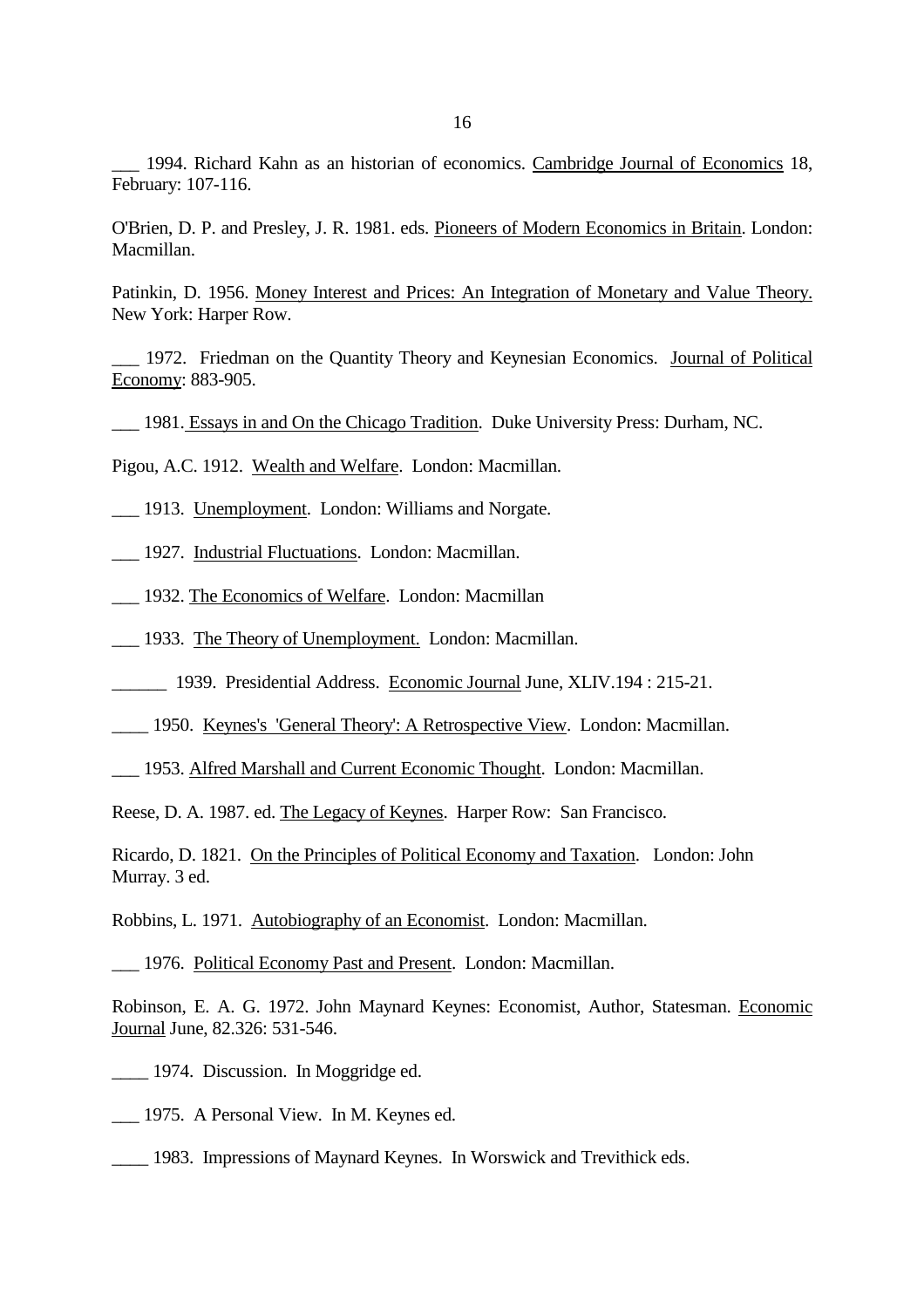Robinson, J. 1933. The Economics of Imperfect Competition. London: Macmillan. 1 ed.

\_\_\_ 1951. The Rate of Interest. Econometrica 19: 92-111.

\_\_\_ 1961. Equilibrium Growth Models. American Economic Review LI, June: 360-9.

\_\_\_ 1962a. Economic Philosophy. England: Penguin.

\_\_ 1962b. Review of H.G. Johnson's *Money, Trade and Economic Growth*. Economic Journal September, LXXII, 287: 690-2.

\_\_\_ 1973. ed. After Keynes. Oxford: Basil Blackwell.

\_\_ 1975. Foreword. In Kregel

\_\_ 1977. Michel Kalecki on the Economics of Capitalism. Oxford Bulletin of Economics and Statistics Special Issue, February: 7-18.

\_\_ 1978a. Contributions to Modern Economics. Oxford: Basil Blackwell.

\_\_\_ 1978b. Keynes and Ricardo. Journal of Post Keynesian Economics 1.1: 12-18.

and Wilkinson, F. 1977. What has become of Employment Policy? Cambridge Journal of Economics 1.1: 5-14.

Samuelson, P.A. 1946. Lord Keynes and the General Theory. Econometrica July.

\_\_\_ 1963. D. H. Robertson (1890-1963). Quarterly Journal of Economics LXXVII.4, November: 517-536.

\_\_\_1967. In Kuenne ed.

\_\_\_ 1976. Economics. New York: McGraw Hill.

Schlesinger, J. R. 1956. After twenty years: the *General Theory*. Quarterly Journal of Economics LXX, November: 581-602.

Shiller, R. J. 1987. Ultimate Sources of Aggregate Variability. American Economic Review Papers and Proceedings 77.2, May: 87-92.

Skidelsky, R. 1992. John Maynard Keynes: The Economist as Saviour 1920-37. London: Macmillan.

Solow, R. 1980. On Theories of Unemployment. American Economic Review 70.1, March: 1- 11.

1984. Mr. Hicks and the Classics. Oxford Economic Papers 36, November, Supplement: 13-25.